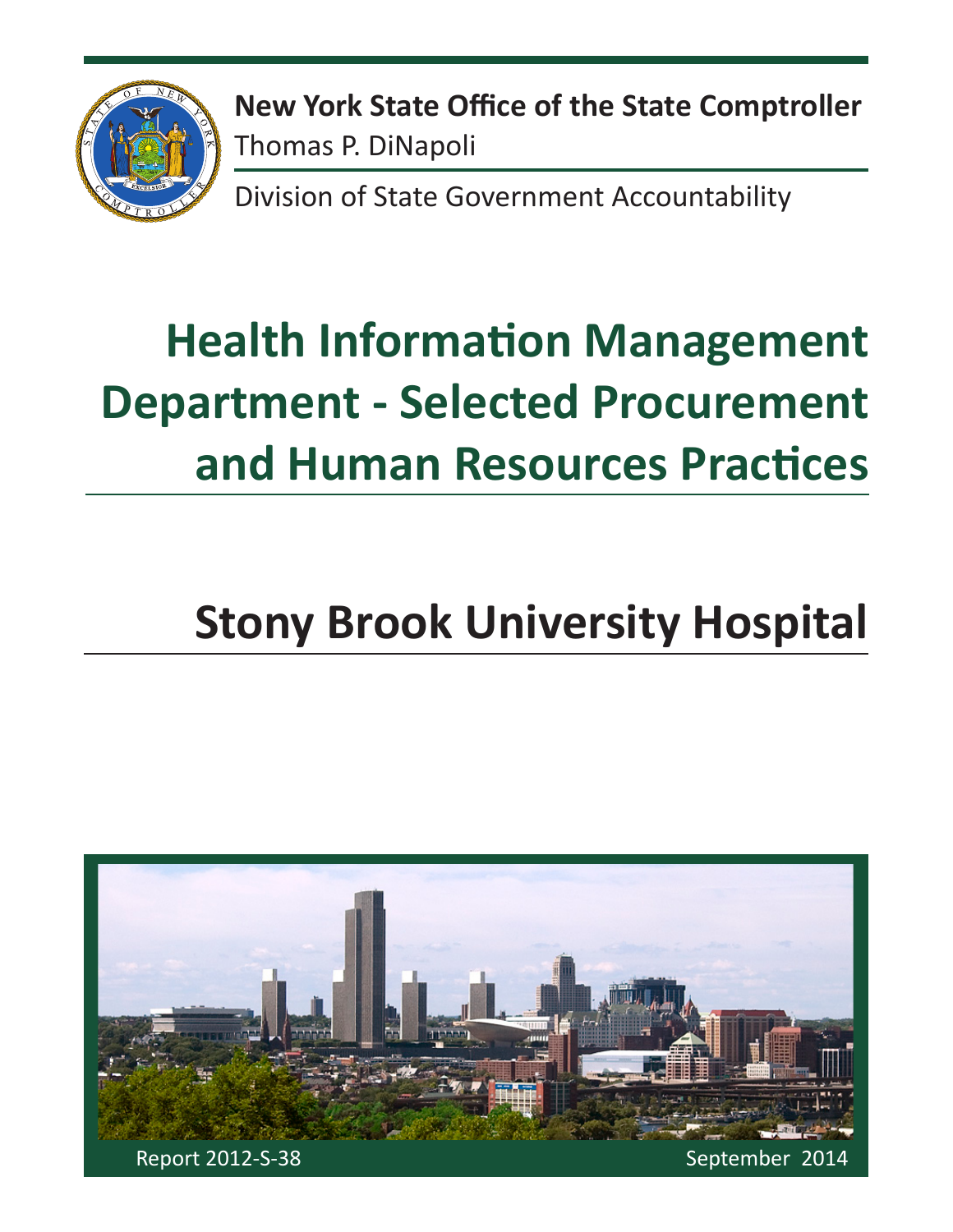### **Executive Summary**

#### **Purpose**

To determine if the Health Information Management Department at Stony Brook University Hospital complied with applicable requirements related to procurement and human resources. The audit covers the period June 1, 2003 through June 12, 2013.

#### **Background**

Stony Brook University Hospital (Hospital), located in Suffolk County, New York, is Long Island's premier academic and regional medical center and, with 603 beds, the region's only tertiary-care center and level 1 trauma center. As part of Stony Brook University, one of the four University Centers of the State University of New York (SUNY), the Hospital's mission is to provide excellence in patient care, education, research, and community service. In fulfilling its mission, the Hospital is bound by certain federal, State, and SUNY policies and regulations governing, among other issues, electronic patient medical records, service procurement, patients' privacy rights, and hiring and promotion practices. The Hospital's Health Information Management Department (Department) is responsible for the collection, storage, and transmission of patient health records to meet the Hospital's legal, professional, ethical, and administrative requirements. Annually, the Department processes, on average, approximately 132,000 inpatient and outpatient medical records and archives more than 1.5 million records, accounting for roughly 42,000 cartons of stored materials. To manage its responsibilities, the Department utilizes both in-house and outsourced staff.

### **Key Findings**

- The Department has demonstrated a pattern of non-compliance with applicable requirements related to procurement and human resources.
- SK, Inc. (SK) was awarded a contract for medical records storage services that costs approximately \$955,000 more than the lowest bid. We found inadequate evidence to support the Hospital's rejection of the lowest bidder.
- The Hospital does not adequately verify contract payments to SK and, therefore, has limited assurance that such payments are correct. SK was paid about \$701,000 for the period April 2010 to December 2012.
- The Department has not properly monitored vendor outsourcing of medical record transcription services to ensure compliance with the "no off-shore outsourcing" contract clause, which is intended to help safeguard the privacy of patient information.
- On multiple occasions the Hospital engaged in hiring and promotion practices that were not in compliance with requirements. For instance, a Department employee hired at an annual salary of \$43,000 was promoted three months later, and received a \$17,000 raise, despite not meeting the minimum qualifications for the position. Nine months later, she received another raise of \$12,900, for an annual salary of \$72,900, representing a 70 percent increase within 12 months of hire.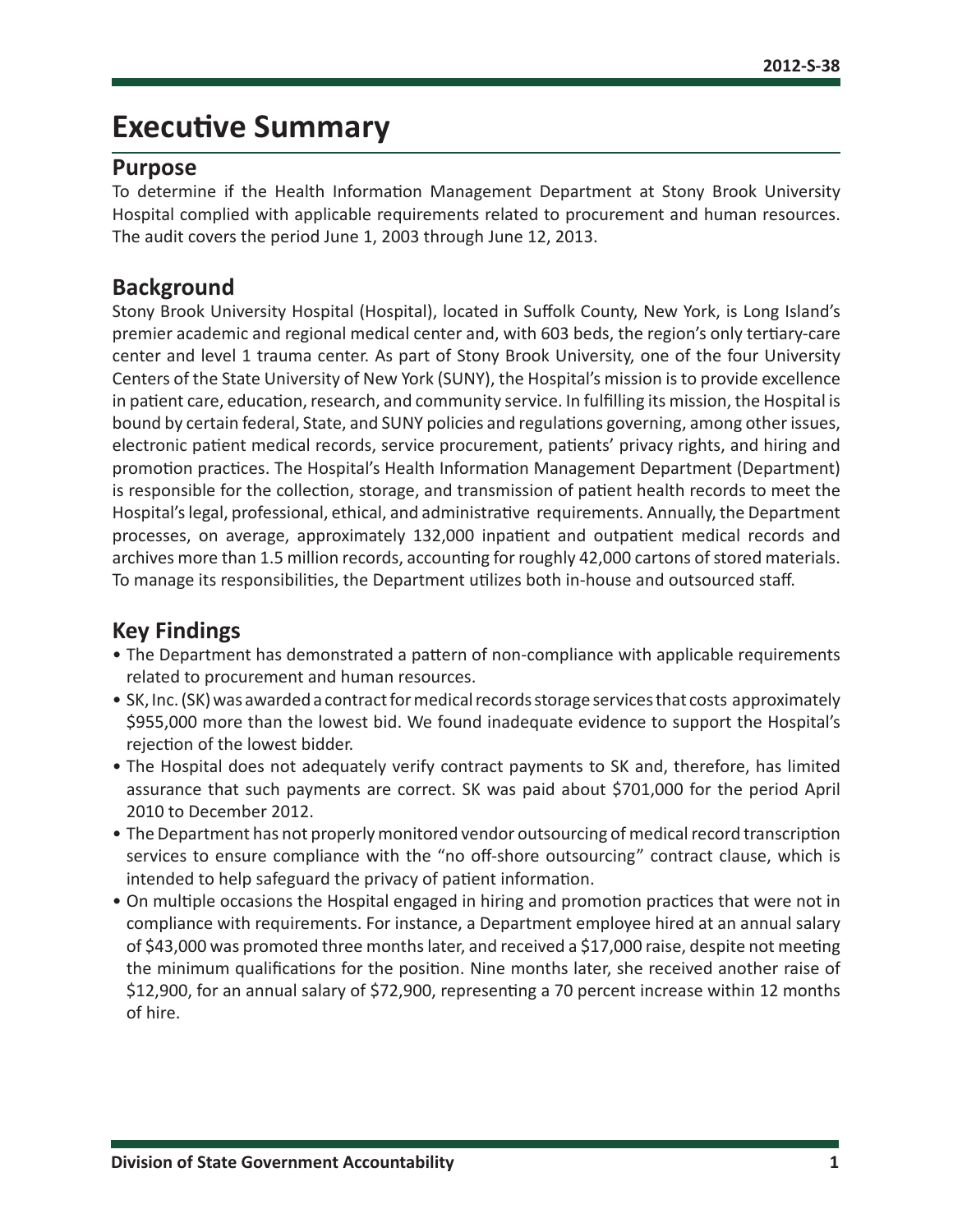#### **Key Recommendations**

- Ensure all employees involved in the procurement process adhere to State and SUNY guidelines.
- Properly monitor the SK contract to ensure the vendor is paid only for services that are necessary and actually rendered, and there are no duplicate billings.
- Ensure key provisions of the Department's contracts are properly monitored.
- Establish a control environment that cultivates fair and competitive hiring and promotional practices and complies with the Hospital's policies such as the Waiver of Recruitment.

### **Other Related Audits/Reports of Interest**

[State University of New York: Downstate Medical Center: Allegations of Procurement Fraud,](http://osc.state.ny.us/audits/allaudits/093012/10s45.pdf#search=2010-S-45)  [Waste and Abuse at State University of New York \(2010-S-45\)](http://osc.state.ny.us/audits/allaudits/093012/10s45.pdf#search=2010-S-45) [Office for Technology: Procurement and Contracting Practices \(2010-S-71\)](http://osc.state.ny.us/audits/allaudits/093012/10s71.pdf#search=2010-S-71)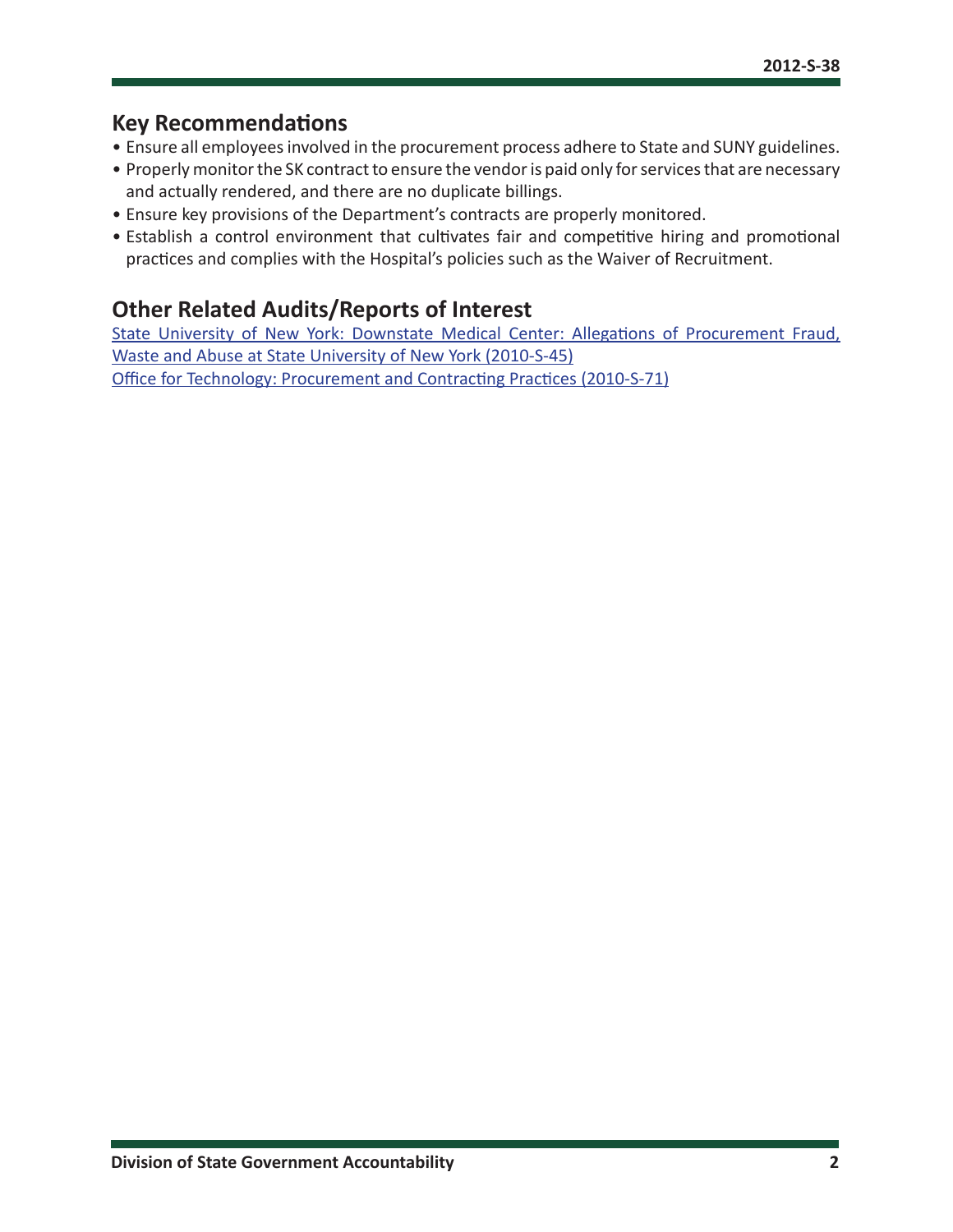### **State of New York Office of the State Comptroller**

#### **Division of State Government Accountability**

September 16, 2014

Samuel L. Stanley, Jr., MD President State University of New York at Stony Brook The Office of the President 310 Administration Building Stony Brook, NY 11794

Dear President Stanley:

The Office of the State Comptroller is committed to helping State agencies, public authorities, and local government agencies manage government resources efficiently and effectively and, by so doing, providing accountability for tax dollars spent to support government operations. The Comptroller oversees the fiscal affairs of State agencies, public authorities, and local government agencies, as well as their compliance with relevant statutes and their observance of good business practices. This fiscal oversight is accomplished, in part, through our audits, which identify opportunities for improving operations. Audits can also identify strategies for reducing costs and strengthening controls that are intended to safeguard assets.

Following is a report of our audit of Stony Brook University Hospital entitled *Health Information Management Department - Selected Procurement and Human Resources Practices*. This audit was performed pursuant to the State Comptroller's authority as set forth in Article V, Section 1 of the State Constitution and Article II, Section 8 of the State Finance Law.

This audit's results and recommendations are resources for you to use in effectively managing your operations and in meeting the expectations of taxpayers. If you have any questions about this report, please feel free to contact us.

Respectfully submitted,

*Office of the State Comptroller Division of State Government Accountability*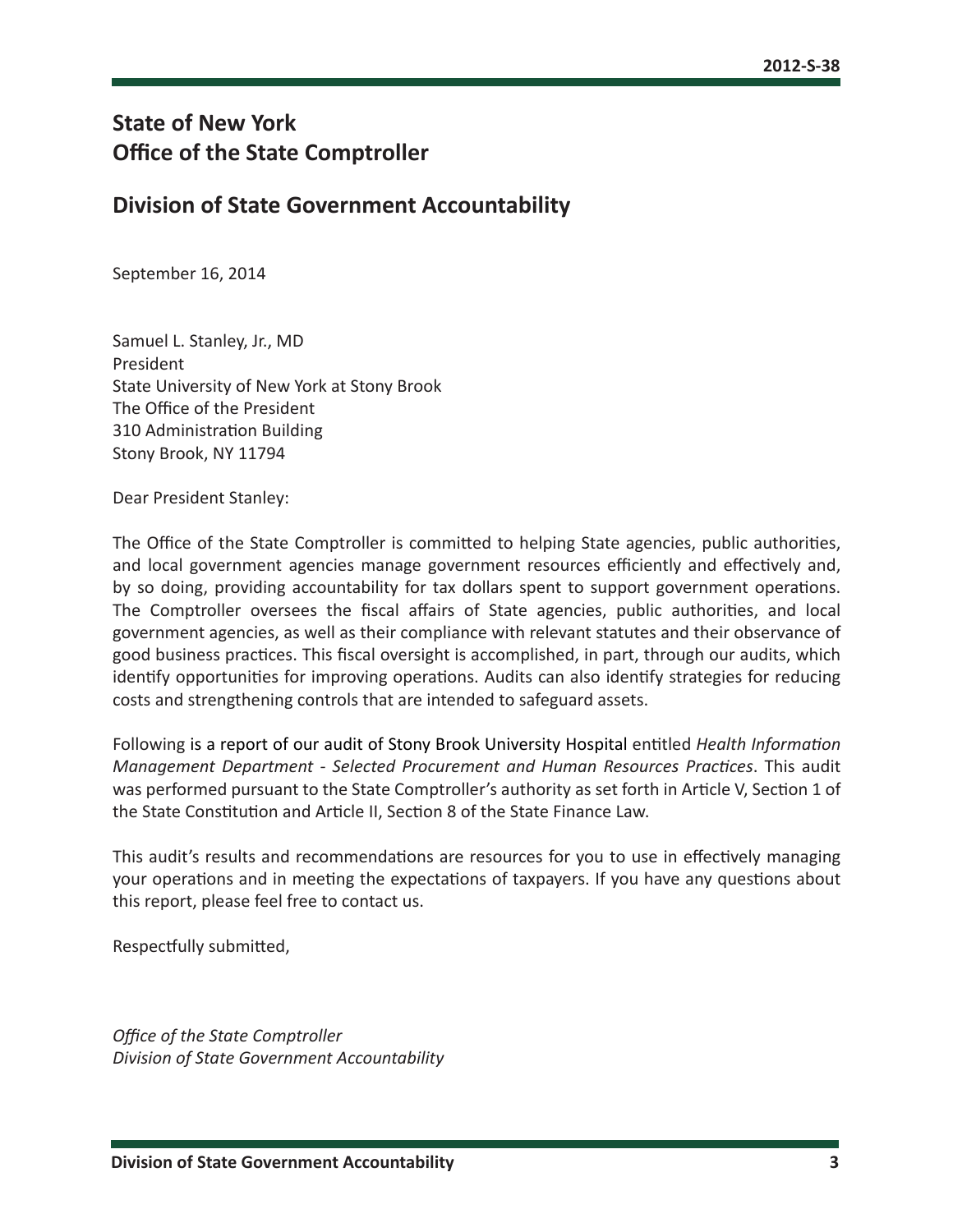# **Table of Contents**

| <b>Background</b>                         | 5  |
|-------------------------------------------|----|
| <b>Audit Findings and Recommendations</b> | 6  |
| <b>Questionable Procurement Practices</b> | 6  |
| <b>Contract Monitoring and Payments</b>   | 8  |
| Hiring and Promotion Practices            | 10 |
| Recommendations                           | 13 |
| <b>Audit Scope and Methodology</b>        | 14 |
| Authority                                 | 15 |
| <b>Reporting Requirements</b>             | 15 |
| <b>Contributors to This Report</b>        | 16 |
| <b>Agency Comments</b>                    | 17 |
| <b>State Comptroller's Comments</b>       |    |

**State Government Accountability Contact Information: Audit Director:** Andrea Inman **Phone:** (518) 474-3271 **Email:** [StateGovernmentAccountability@osc.state.ny.us](mailto:StateGovernmentAccountability%40osc.state.ny.us?subject=) **Address:** Office of the State Comptroller Division of State Government Accountability 110 State Street, 11th Floor Albany, NY 12236

This report is also available on our website at: [www.osc.state.ny.us](http://www.osc.state.ny.us)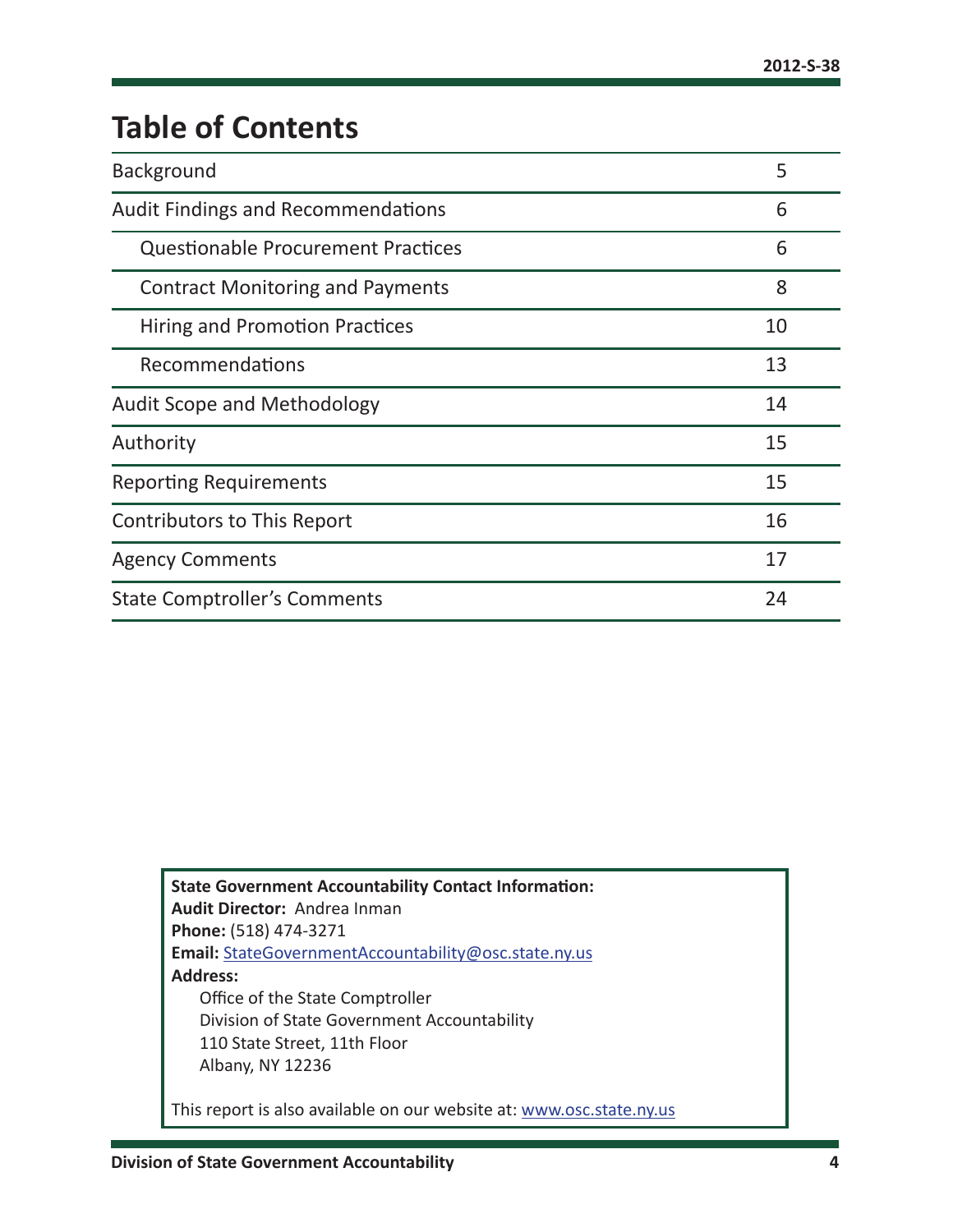# <span id="page-5-0"></span>**Background**

Stony Brook University Hospital (Hospital), located in Suffolk County, New York, is Long Island's premier academic and regional medical center and, with 603 beds, the region's only tertiary-care center and level 1 trauma center. As part of Stony Brook University, one of the four University Centers of the State University of New York (SUNY), its mission is to provide excellence in patient care, education, research, and community service. In fulfilling its mission, the Hospital is bound by certain federal, State, and SUNY policies and regulations governing, among other issues, electronic patient medical records, service procurement, patients' privacy rights, and hiring and promotion practices.

The Hospital's Health Information Management Department (Department) is responsible for the collection, storage, and transmission of patient health records to meet the Hospital's legal, professional, ethical, and administrative requirements. Annually, the Department processes, on average, approximately 132,000 inpatient and outpatient medical records and archives more than 1.5 million records, accounting for roughly 42,000 cartons of stored materials. To manage its responsibilities, the Department utilizes both in-house and outsourced staff.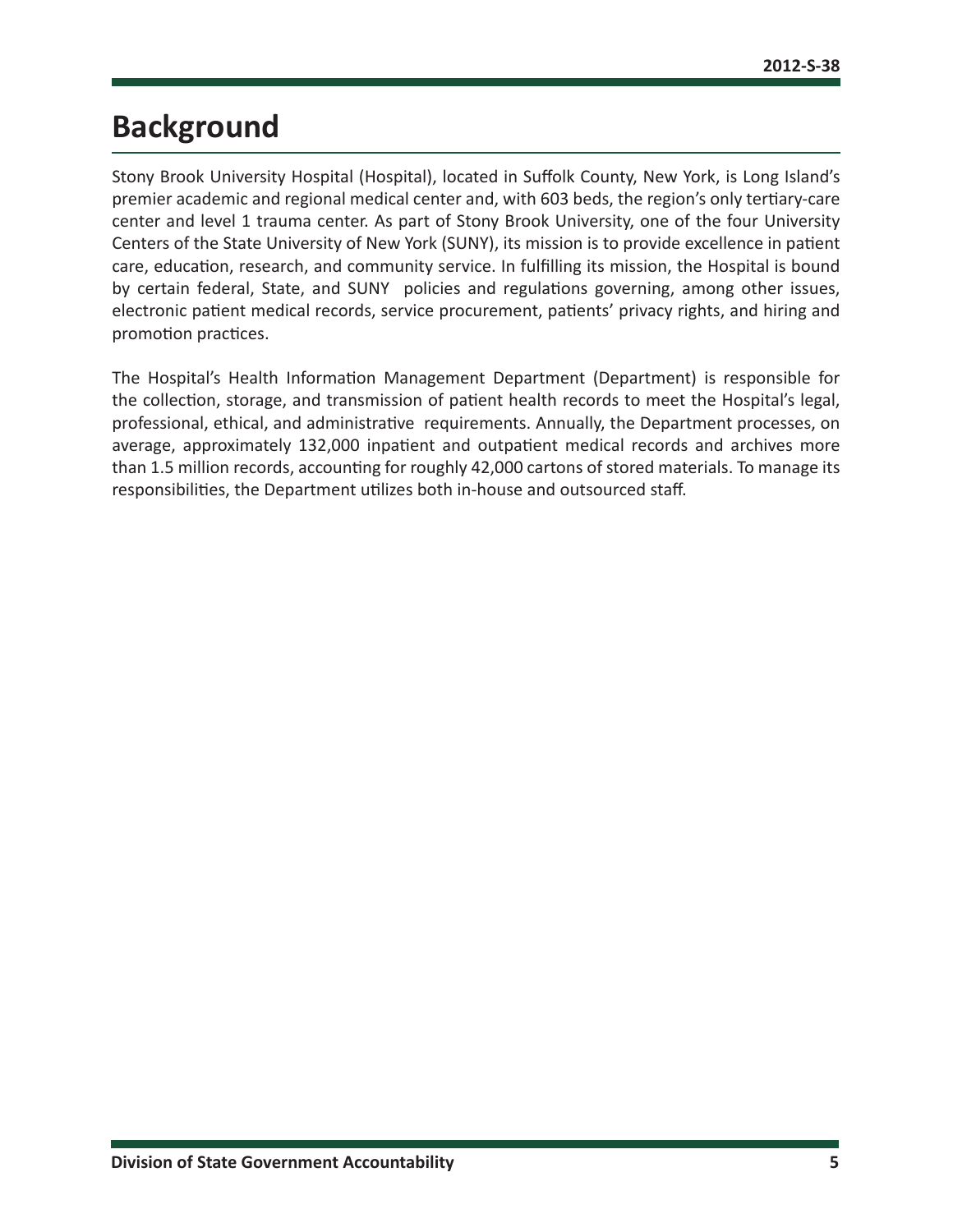# <span id="page-6-0"></span>**Audit Findings and Recommendations**

Our audit revealed a pattern of non-compliance with both State guidelines and SUNY policies. Specifically, we found weak management oversight of service procurement, vendor and contract monitoring, and hiring and promotion practices.

An organization's control environment reflects the attitude toward internal control established and maintained by management and employees. It is the product of management's philosophy, style, and supportive attitude and employees' competence, ethical values, and integrity. The control environment is the foundation for an overall healthy and strong system of internal control; if the foundation is weak, the organization's internal control will be ineffective and vulnerable to exploitation. We believe the deficiencies we identified in basic internal controls and management oversight are indicative of a poor control environment within the Department.

### **Questionable Procurement Practices**

#### *Medical Records Archive, Retrieval, and Storage Services*

Due to poor internal controls, the Department Director was able to significantly influence the procurement decision and contract award process for selecting the vendor to provide medical records archive, retrieval, and storage (storage) services. This undue influence may have affected the awarding of the contract. We note that the low bid that was rejected by the Hospital was \$955,000 lower than the bid that was awarded the contract.

When procuring material, supplies, equipment, and services, all State-operated colleges must follow SUNY's Purchasing and Contracting (Procurement) policy and New York State Procurement Guidelines to ensure sufficient competition, preserve fair and open competition, and establish vendor responsibility. According to SUNY and State policies, contracts awarded solely on the basis of lowest price must be solicited through an Invitation for Bids (IFB). Colleges are required to verify that the winning bidder is both responsive (i.e., meets all mandatory requirements and specifications of the IFB) and responsible (i.e., possesses financial ability, legal capacity, integrity, and good past performance). If the lowest bidder is found to be non-responsive or not responsible, procurement officials must maintain documentation supporting this determination in the procurement record and begin its review of the next lowest bidder. The procurement record supporting the determinations of the procurement officials is sent to the Office of State Comptroller (OSC) Bureau of Contracts with the resulting contract for review and approval.

The Hospital's Purchasing Department (Purchasing) is the entity responsible for procuring goods and services and for overseeing the procurement process, including issuing IFBs, collecting and vetting bids, and making award decisions. In 2009, Purchasing issued an IFB to solicit bids for the Department's medical records storage contract for the period April 1, 2010 to March 31, 2015, and ultimately awarded a five-year \$2.21 million contract to SK, Inc. (SK). However, we found SK was not the lowest bidder. Another vendor, CitiStorage, submitted a proposal to provide the same services for \$1.25 million, approximately \$955,000 less than the bid by SK.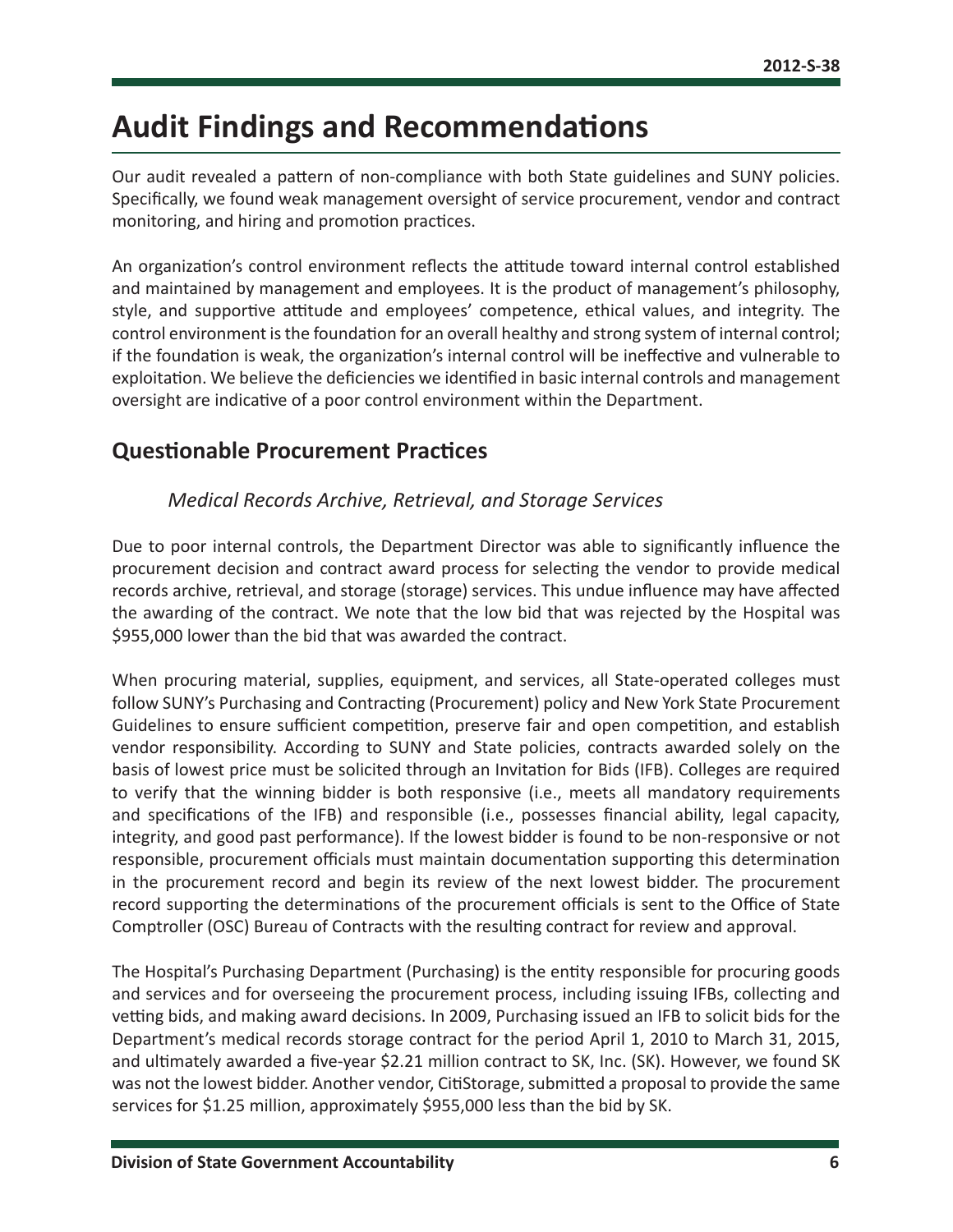We reviewed the procurement files to understand the basis for the decision, but found inadequate evidence to justify Purchasing's rejection of the lowest bidder. Based on our review, it appeared that CitiStorage was responsive in that its proposal met all bid specifications, including properly submitted references, all of whom gave favorable recommendations. We did, however, uncover evidence that the Department Director improperly intervened in the procurement process and exerted significant influence with regard to the rejection of CitiStorage's bid, ultimately resulting in the award to SK, the next lowest bidder. In an e-mail to Purchasing officials, the Director offered her "professional opinion" that CitiStorage would not be a suitable vendor for the Hospital, based on negative feedback from three additional sources she consulted on her own accord and independent of the vendor's referrals.

When we asked about this deviation from standard procedure, Hospital officials stated that further referral inquiries were made because the references CitiStorage provided were procurement contacts, not the health information management personnel who were the actual end users of the services. However, we note the bid specifications did not stipulate that vendor references must identify health information management end users. We note also that Purchasing officials failed to follow up with these additional sources to verify the basis for the Director's recommendation. According to Hospital officials, after we issued our preliminary findings, the Internal Audit Department investigated the matter and interviewed the additional three references; however, we were not provided with results that satisfactorily documented the rejection of CitiStorage's bid.

We conducted our own follow-up with two of the three other sources (one had retired and was not reachable), and neither support the Director's characterization of CitiStorage as unsuitable to provide the services. One source stated they were very satisfied with CitiStorage's services and – while unable to confirm any contact by the Director for a referral – indicated that a satisfactory reference response would have been provided to any inquiries received in 2010. The second source denied having spoken to the Director and stated that it is not their practice to give references for vendors.

We found inadequate evidence to support the Hospital's determination that CitiStorage's bid was non-responsive to the IFB. Further, because of poor internal controls, the Director was able to play a significant role in contacting references and influencing the decision to reject CitiStorage's bid.

#### *Medical Records Transcription and Editing Services*

The Department is responsible for the transcription and editing of thousands of patient medical records each year. The Hospital contracts with a vendor for these services and, particularly when medical records are entrusted to non-Hospital personnel, must have proper controls in place to ensure patients' privacy rights are protected, as required by federal and State policies. As an added measure to help safeguard the privacy of patient information, a key clause in the Hospital's contract for these services specifically prohibits the vendor from outsourcing such responsibilities to off-shore transcriptionists. Compliance with this clause is monitored based on the IP (Internet Protocol) addresses that electronically access the files for transcribing and editing (e.g., non-U.S.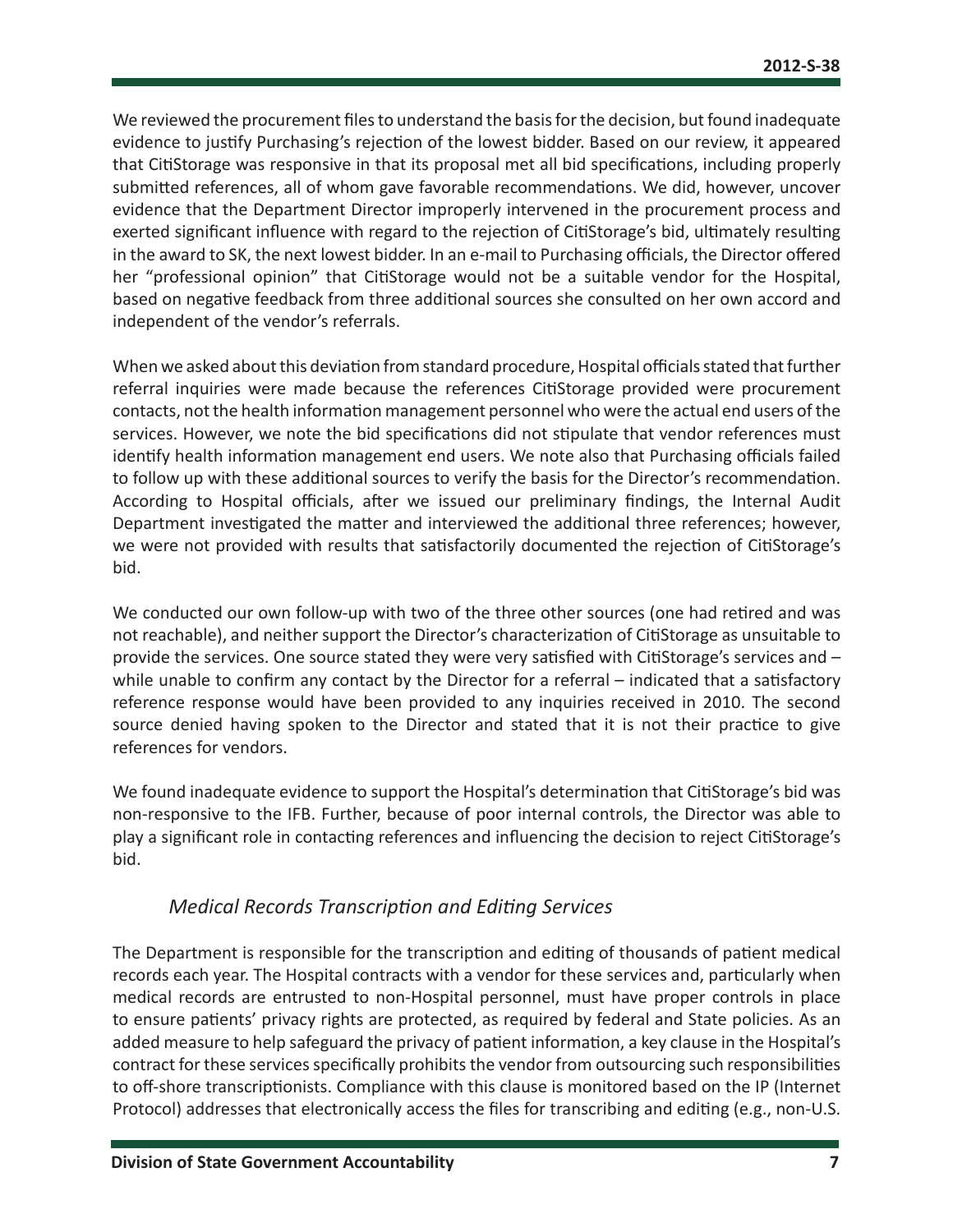<span id="page-8-0"></span>address location, unusual timing of file access).

We found the Department has not consistently monitored outsourcing of its transcription and editing services and, in fact, there is no assurance that they have monitored compliance since October 2008. In addition, the Hospital does not have proper controls in place to ensure vendor compliance with the "no off-shore outsourcing" clause and has no assurance of the integrity of the vendor information that is reported.

In May 2006, the Hospital contracted with Focus Informatics to provide transcription and editing services. In July 2007, the Hospital became aware of a compliance breach based on evidence supplied by eScription, the vendor the Hospital uses to monitor compliance and, as of November 2008, terminated the contract based on Focus Informatics' repeated failure to comply with the "no off-shore outsourcing" clause. Hospital officials re-bid the contract, and in October 2008 awarded it to a new vendor: Deventure-Transcend (Transcend). When we inquired about the continuity of compliance monitoring with the new vendor, the Director initially told us the Department did not monitor Transcend after they were awarded the contract. A short time later, however, the Director retracted this statement, saying instead that she requested compliance monitoring of Transcend at the start of the contract, but discontinued monitoring when Transcend was purchased by the same company (Nuance) that owns eScription, which occurred in March 2012. We note, however, that we were provided with no evidence to support the Department's compliance monitoring of Transcend after they were awarded the contract.

In response to our preliminary report, Hospital officials stated that, despite the lapse in compliance monitoring, the Department reported they had not found any quality or timing issues that would have led them to suspect work was being performed off-shore. In addition, they informed us that since April 2013 the Department has resumed its compliance monitoring using Nuance. Hospital officials, however, did not supply us with any documentation to support this, and, in fact, the Director provided information that was contradictory. When we asked the Director about compliance monitoring, she informed us she does not have the capability to monitor whether transcription services are outsourced overseas, nor was she able to provide documentation supporting the last time these services had been properly monitored. Further, we cannot attest to the effectiveness and objectivity of the compliance monitoring process that was reinstituted in April 2013, since the compliance information is provided through Nuance, the parent company of Transcend, the transcription and editing services vendor. In essence, the Department relied on the vendor to monitor its own contract compliance.

The inability of Department officials to properly monitor the location of the transcription services and verify that only individuals within the United States are accessing medical records poses a risk to patient privacy and compromises the Hospital's ability to comply with federal and State patient information privacy regulations.

#### **Contract Monitoring and Payments**

Department officials are responsible for verifying the accuracy of and approving all SK storage service invoices prior to payment. For the period reviewed, April 2010 to December 2012, the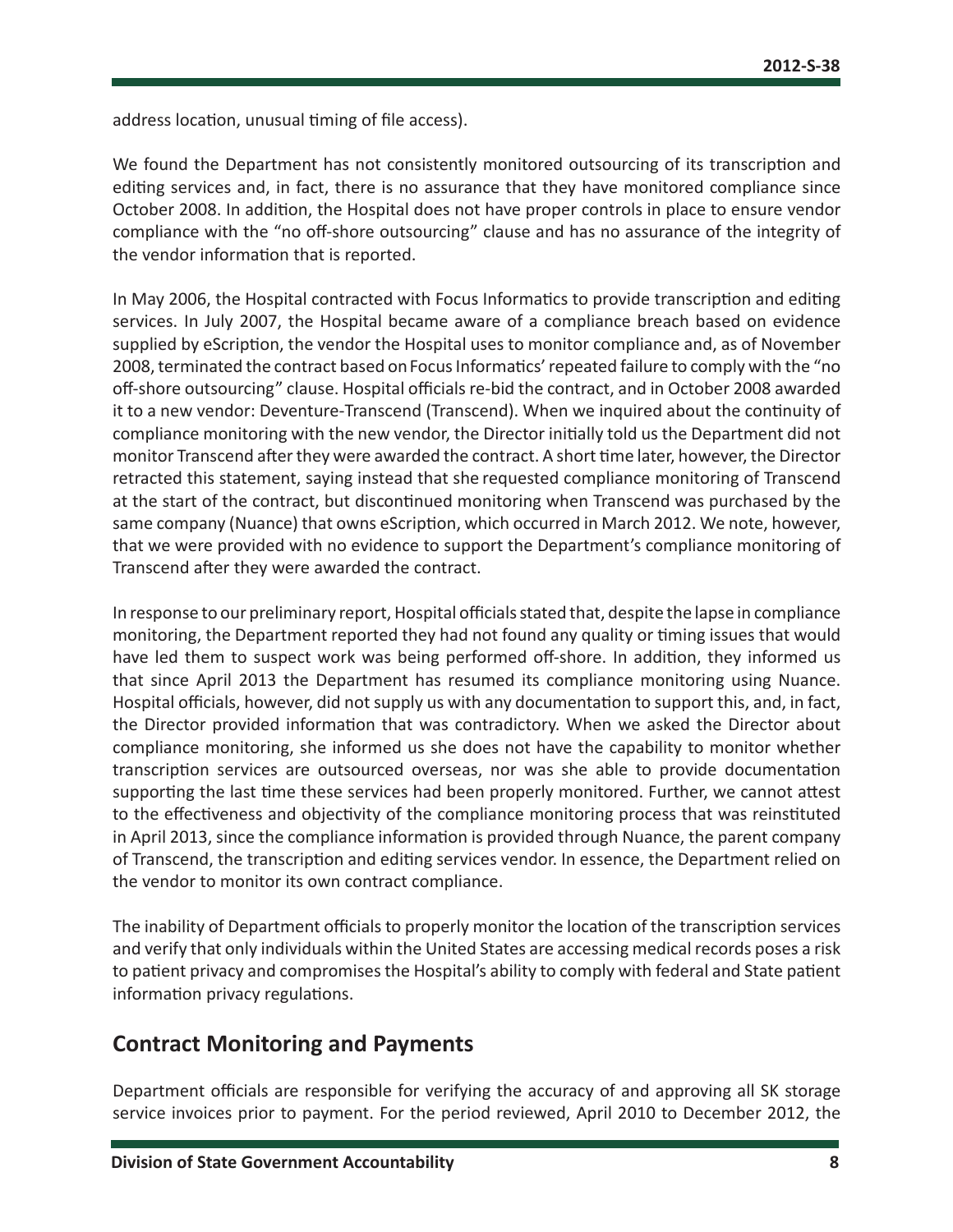Department paid SK approximately \$701,000. Based on our audit of a judgmental sample of invoices, we found the level of monitoring was insufficient to ensure that payments to SK were for qualified business expenses and that the vendor was paid only for services rendered.

The Department maintains its own electronic archive of patient medical histories. For all inpatient and most outpatient services, the Department scans patient medical records into its Eclipsys database, and Hospital personnel can access and, using various search functions, retrieve specific patient information as needed. Medical records are then processed by SK for storage.

SK's medical records storage contract requires the vendor to pick up and transport paper medical records from hospital locations and deliver them to a secure warehouse, where SK scans the medical records and enters patient data into a database. SK must have online record-tracking capability and provide secure access to Hospital records stored at its facility. Annually, SK processes approximately 132,000 inpatient and outpatient medical records and archives more than 1.5 million records, accounting for roughly 42,000 cartons of stored materials.

To verify that payments to SK were for qualified contract expenses, we judgmentally selected and reviewed three months (March–May 2012) of invoices. Among the expenses itemized on SK's monthly invoices for services rendered were data entry fees and fees for the storage of new and existing boxes ("box renewal fees"). We used these items as the basis for our audit, and interviewed the Department official in charge of reviewing and reconciling invoices to ascertain the reconciliation process used.

#### *Data Entry Fees*

The Department official reported she does not reconcile data entry fees and instead automatically approves the amount SK charges on its invoices. Since the Department does not have an independent process to verify SK's charges, we examined a 2012 inventory spreadsheet provided by SK officials and compared this with the corresponding invoices to determine the accuracy of the data entry fees. For the three-month period of our review, invoices show that SK billed the Department for 130,433 records, totaling \$32,608, whereas the inventory spreadsheet indicates 131,072 records were entered into the system. However, of these 131,072 records, 1,135 appear to be duplicate entries, reflecting records that had been previously entered, retrieved by the Hospital, and returned to SK during the time period. The actual number of records entered appears to be closer to 129,937. Given the discrepancy and no Department reconciliation to verify numbers against, we deemed SK's information unreliable and have no assurance the Department paid the correct amount in data entry fees.

#### *Box Renewal Fees*

The Department official stated she reconciles box renewal fees by adding the total number of new boxes sent to SK during the current invoice period to the previous months' totals. She relies on the pick-up slips generated by SK to determine the total number of new boxes. For purposes of our audit, we used the increase in total number of boxes from March to May 2012 – and invoiced in April to June 2012, respectively – as the basis for comparison. We found that SK charged the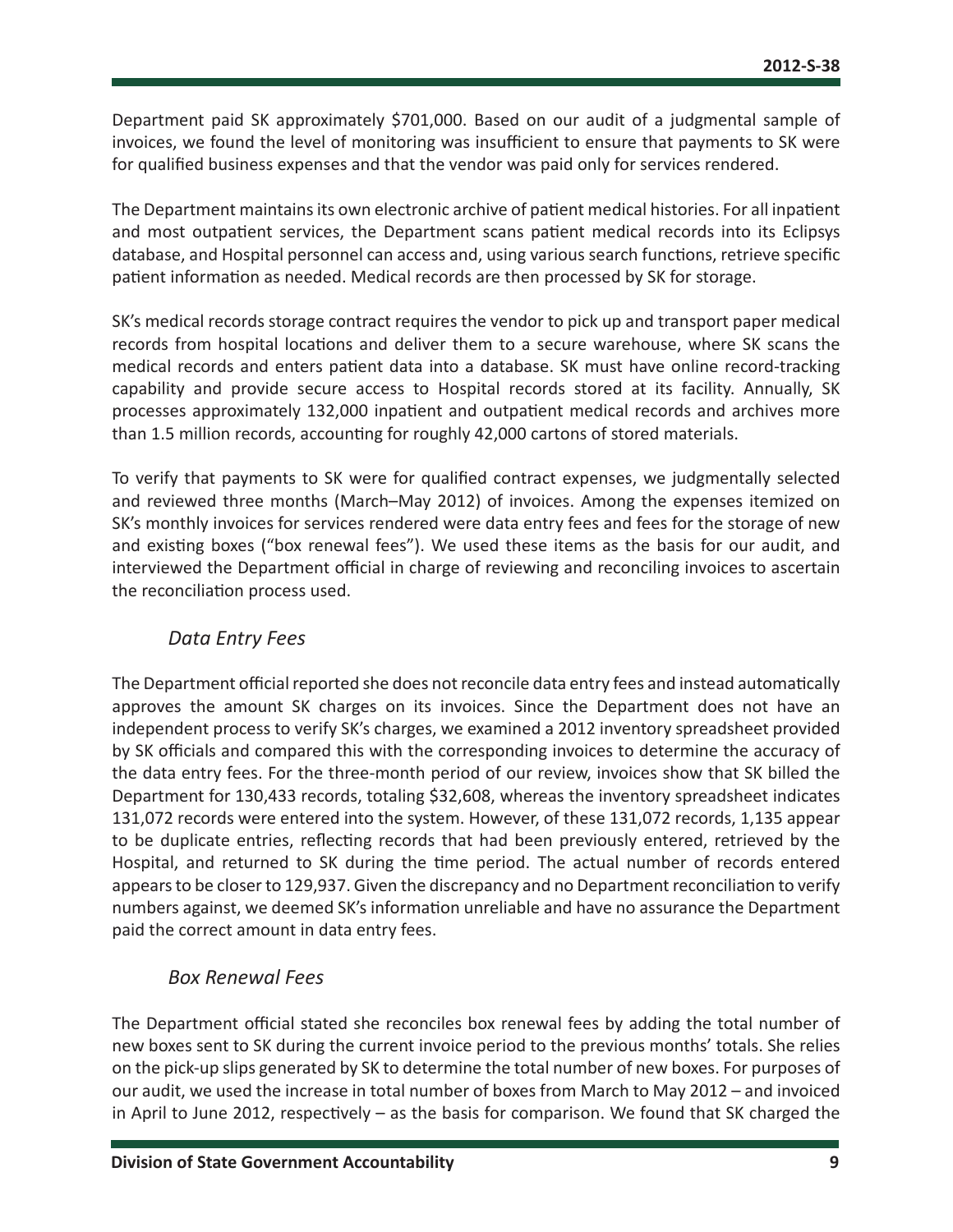<span id="page-10-0"></span>Department for an increase of 4,368 boxes, whereas the 26 pick-up slips for the three-month period account for an increase of only 4,275. This overage of 93 boxes is charged as a renewal each month, and could result in an overpayment of \$893 by the end of the contract term in March 2015. Given the Department's loose oversight, we believe there are likely additional undetected overages "rolling" each month over the course of the 60-month contract period, potentially increasing the overpayment by a more substantial amount. We also question the accuracy of many of the pick-up slips since there was no indication that the Department approved the box totals and any alterations written on them. For example, of the 26 pick-up slips that accounted for the 4,275 new boxes shipped to storage, 16 (accounting for 2,339 boxes) were altered and/or unsigned. To illustrate, the computerized pick-up slips generated by SK had hand-written alterations to the number of boxes (e.g., increases to the number of boxes) to be billed by SK. Further, the altered pick-up slips were not signed, as required, by a Department employee indicating verification of the information on the pick-up slips.

In response to our preliminary report, Hospital officials stated that they have implemented a control that allows them to track and verify the actual number of boxes and data entry fees billed by SK each month.

### **Hiring and Promotion Practices**

We reviewed the personnel files of 24 selected employees working in the Department to determine if they were qualified for their positions at the time of appointment and if the Department followed appropriate salary increase and hiring practice guidelines. We found that six of the 24 employees had questionable salary increases or were hired for or promoted into positions for which they did not meet the Hospital's established required qualifications, including two who currently serve in directorship roles. In addition, we found multiple instances where the Hospital circumvented proper hiring procedures and failed to follow State and SUNY hiring policies. We concluded that the Hospital engaged in hiring and promotion practices that were not in compliance with SUNY's Affirmative Action and Equal Employment Opportunity requirements.

Stony Brook's Office for Diversity and Affirmative Action (ODAA), Human Resource Department (HR), and/or other offices should have questioned the hiring and promotion activities involved with the six employees we identified. Also, HR officials should have actively monitored the Department's hiring and promotion activities and ensured compliance with proper practices. Furthermore, HR should ensure that all staff involved with hiring and promotions are trained in the correct practices.

#### *Improper Promotion Practices*

The individual who currently serves as Teaching Hospital (TH) Medical Records Associate Director was hired as Coding Specialist SL-2 in January 2004, and within three months was promoted to Senior Coding Specialist SL-3, raising her annual salary by \$17,000 – from \$43,000 to \$60,000. We found this employee, who had only a high school diploma and less than five years' experience, fell far short of the qualifications for the new position, which required either a bachelor's degree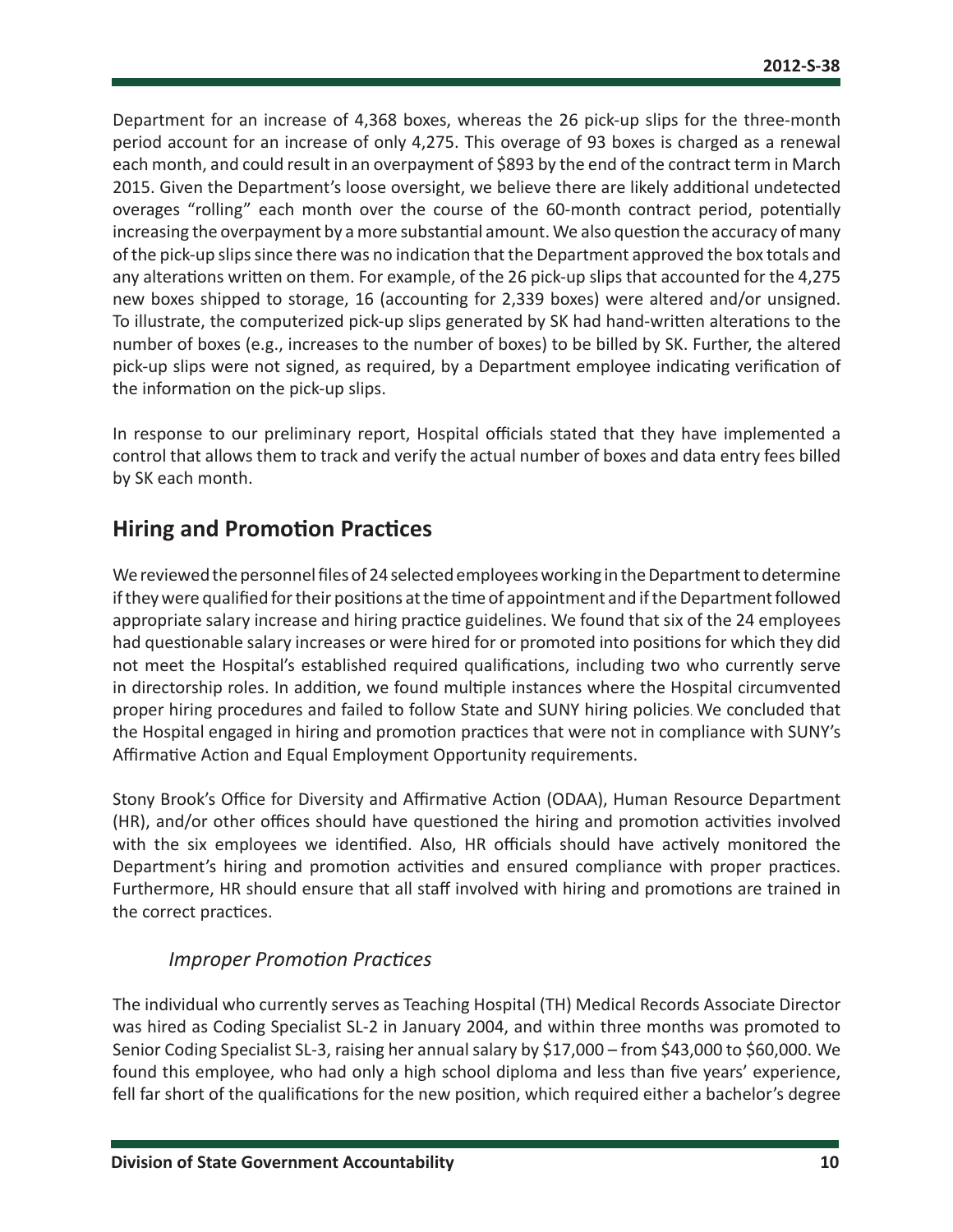in health information management plus two years' experience or an associate's degree in health information management and five years' experience. Furthermore, in filling this position, Hospital officials failed to post the position, in violation of SUNY and Hospital policies, in effect denying all qualified candidates the opportunity to apply.

We also found the Hospital made inappropriate use of a Waiver of Recruitment to enable the improper promotion of this unqualified candidate. According to Hospital HR officials, the Waiver of Recruitment is a rarely used option that allows vacant positions to be filled by qualified candidates for circumstances deemed an emergency (i.e., critical positions that have been vacated as a result of emergency, death, untimely resignation, or other extraordinary or unusual situations in which a need arises) or unique (i.e., a candidate possesses truly unique and special qualifications that are described as world class, one of a kind, renowned) or if there are department goals (e.g., affirmative action) that must be achieved.

In response to our preliminary report, Hospital officials stated that the Department Director requested (and ODAA officials approved) a Waiver of Recruitment to promote this employee because the coding function was critical as it relates to revenue for the Hospital. They also stated the promotion was a unique/emergency situation, but provided no documentation to support this. Furthermore, even in unique/emergency situations, the Waiver of Recruitment requires that positions be filled with qualified candidates. The Hospital does not have a policy for waiving minimum education qualifications under any circumstance.

We also note that this employee continued to receive promotions and non-contractual increases despite never having met the qualifications for the first promotion. In fact, in the same year she was hired, she received a second non-contractual salary increase of \$12,900, raising her salary to \$72,900 (an increase of 70 percent, in less than 12 months, from her initial salary of \$43,000). The following table summarizes this employee's non-contractual salary history since her initial appointment.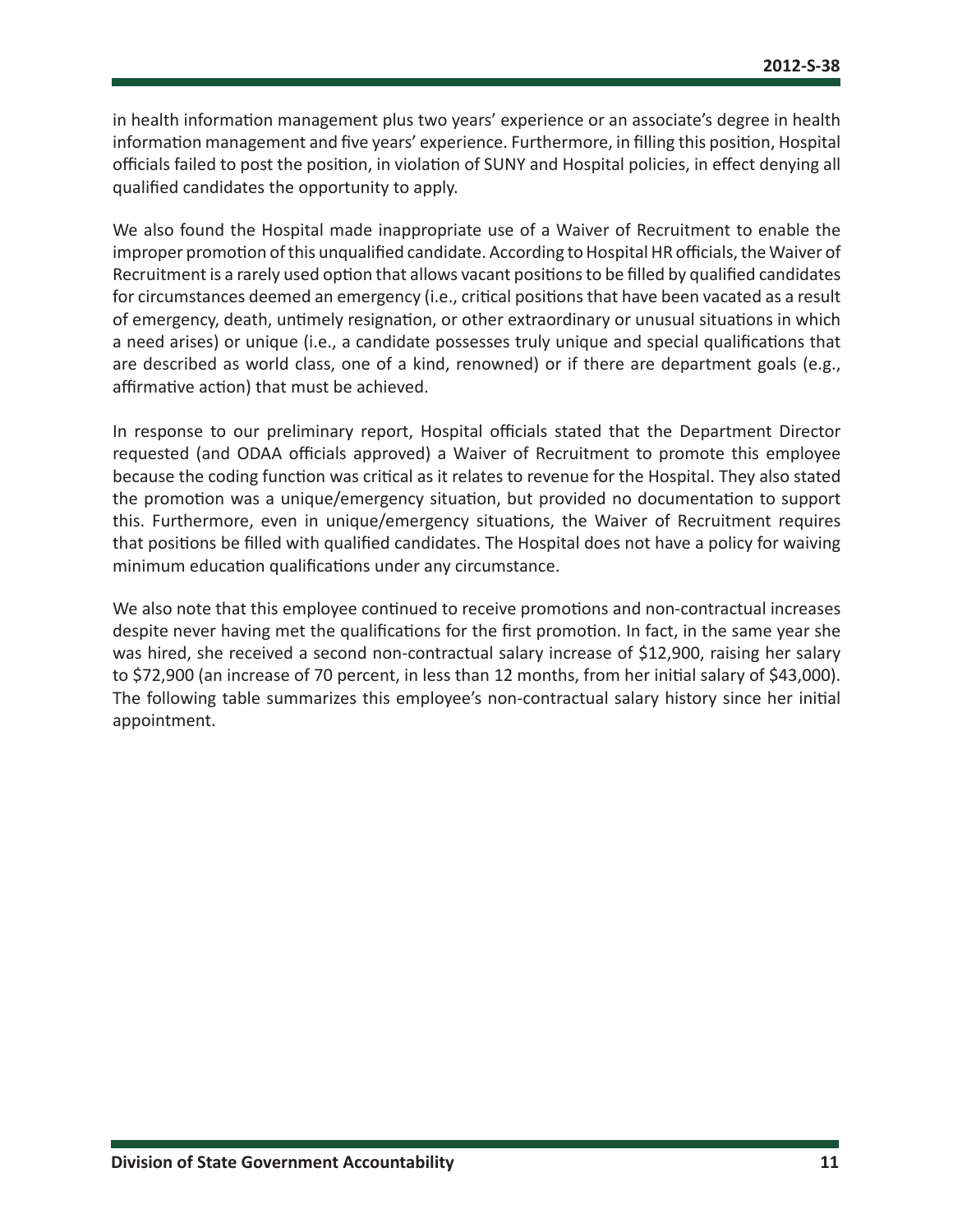| <b>Position</b>                                       | Date     | <b>Salary</b>          | Increase (See Note)  |           | <b>Comment</b>                                                                                                                                                               |  |
|-------------------------------------------------------|----------|------------------------|----------------------|-----------|------------------------------------------------------------------------------------------------------------------------------------------------------------------------------|--|
| <b>Title</b>                                          |          |                        | Of:                  | To:       |                                                                                                                                                                              |  |
| Coding<br>Spec. SL-2                                  | 1/20/04  | \$43,000               |                      |           | New hire                                                                                                                                                                     |  |
| Senior                                                | 4/1/04   | \$43,000               | \$17,000<br>(39.53%) | \$60,000  | Employee did not meet minimum<br>education requirements. Waiver of<br>Recruitment inappropriately used to<br>allow promotion, which facilitated all<br>subsequent increases. |  |
| Coding<br>Spec. SL-3                                  | 12/30/04 | \$62,100               | \$12,900<br>(20.77%) | \$75,000  | For "increased duties"                                                                                                                                                       |  |
| \$5,449<br>4/03/08<br>\$87,983<br>\$82,534<br>(6.60%) |          | For "increased duties" |                      |           |                                                                                                                                                                              |  |
| <b>TH Medical</b><br>Records                          | 4/15/10  | \$97,840               | \$10,160<br>(10.38%) | \$108,000 | Promotion                                                                                                                                                                    |  |
| Associate<br>Director                                 | 2/16/12  | \$114,534              | \$10,000<br>(8.73%)  | \$124,534 | For "increased duties"                                                                                                                                                       |  |

**Note:** During this timeframe, the employee also received several contractual salary increases totaling \$26,025, which are not itemized in the table.

In addition, in July 2005 the Department gave its TH Medical Records Assistant Director a temporary annual salary increase of \$10,000 for added project management responsibilities for a system rollout that was completed in August 2006. According to Hospital guidelines, temporary salary increases should not exceed a year and should be withdrawn when the temporary duties cease, and any changes should be processed through HR. However, the Department never rescinded the temporary increase after the related responsibilities ended. Responding to our preliminary report, Hospital officials stated that this employee's position was revised after the system rollout to justify making the \$10,000 increase permanent. We contacted HR for the required supporting documentation, but officials could not locate any record in the employee's file. Subsequently, Hospital officials provided us with a document indicating that the duties and responsibilities for this position had increased permanently. However, the document was dated May 10, 2007, nine months after the employee's temporary duties (and related salary increase) were scheduled to cease.

#### *Improper Hiring Practices*

SUNY's policy on Equal Opportunity requires all State-operated campuses to provide equal opportunity in employment for all qualified persons; prohibit discrimination in employment; and promote the full realization of equal employment opportunity through a positive, continuing program for SUNY as a whole and for each constituent unit of the University. The Hospital is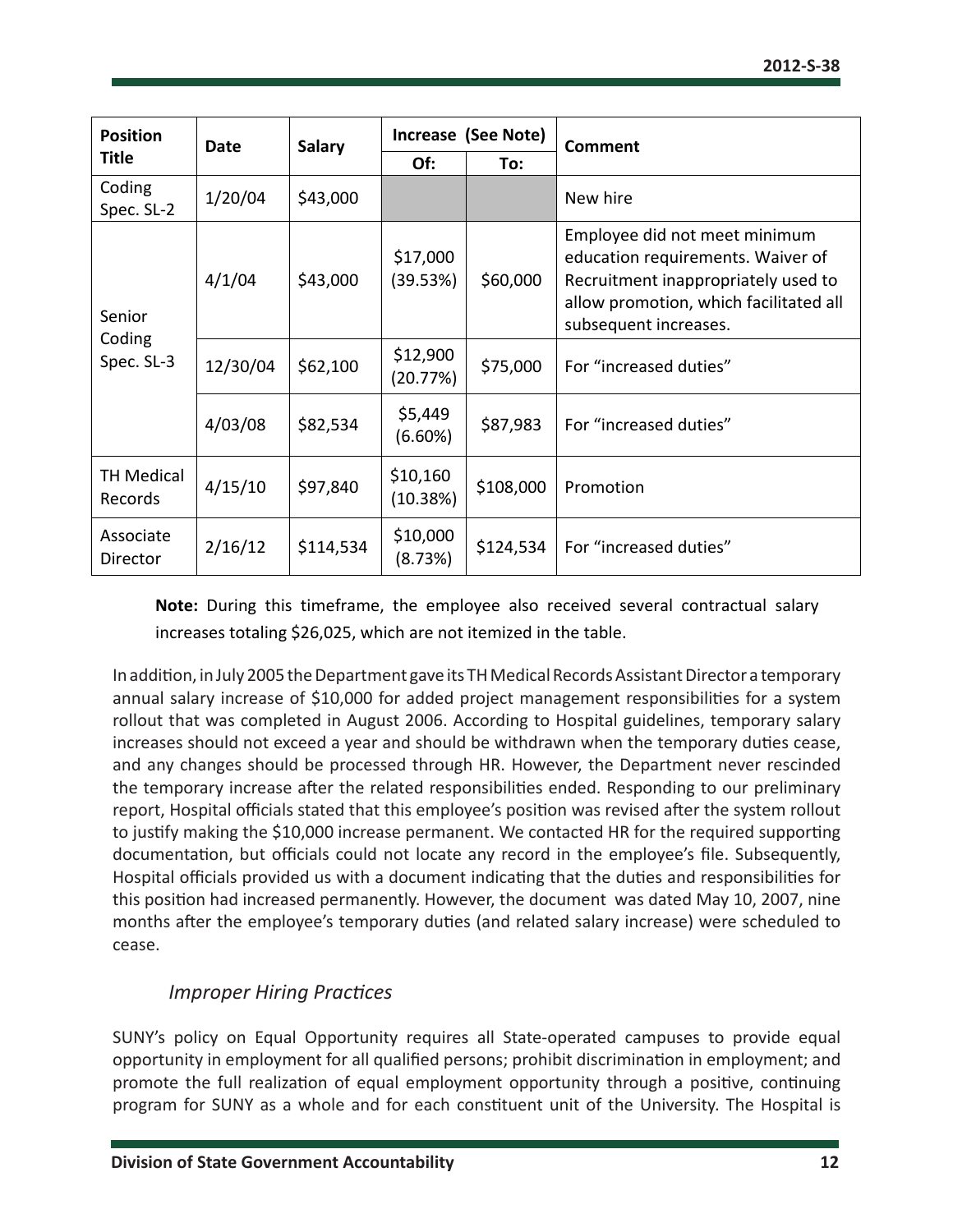<span id="page-13-0"></span>required to retain documents and correspondence accumulated during recruitment for three years, and these documents are to be made available to ODAA and designated committees in order to ensure compliance with the University's Affirmative Action and Equal Employment Opportunity requirements.

Two individuals were interviewed and hired (at salaries of \$51,000 and \$52,495, respectively) for coding positions, although they did not meet the minimum job specification of two years of acute-care experience. We found that, even though the Hospital does not have a policy for waiving minimum job requirements under any circumstance, a Department official requested waivers for these positions and received approval from ODAA officials. In response to our preliminary findings, Hospital officials stated they were advised by the Department that the acute-care requirement was inadvertently included in the postings for the positions. However, we found no evidence to suggest that the acute-care qualification was in error. In fact, the resumé rating sheets used for the interviews of these employees identified acute-care experience as a necessary qualification. Moreover, on the rating sheets for both employees, Department officials noted the employees lacked the prescribed acute-care experience.

Two other employees were promoted and received raises of \$14,560 and \$2,950, respectively, even though they did not meet the minimum job requirements for their new positions. One employee did not have the required supervisory experience and the other did not have two years experience transcribing acute-care hospital dictation. Hospital officials agreed with our findings, and stated that these employees should not have been promoted since they did not meet the minimum qualifications.

#### *Other Human Resource Issue*

We found the Department Director not only inappropriately corresponded with a job candidate prior to her employment interview, but also provided this individual with internal information that might have given her an unfair advantage over other qualified candidates. This candidate was ultimately hired for the position.

#### **Recommendations**

- 1. Develop policies and procedures that effectively separate the duties between end users involved in the procurement process and Purchasing officials. Take steps that help ensure all employees involved in the procurement process adhere to this and all applicable State and SUNY guidelines.
- 2. Reassess the Department's contracts to ensure key provisions are properly monitored, including the "no off-shore outsourcing" contract clause.
- 3. Properly monitor the SK contract to ensure the vendor is paid only for services that are necessary and actually rendered. Such steps should include, but not be limited to, ensuring there are no duplicate billings and independently tracking medical records sent to SK for storage rather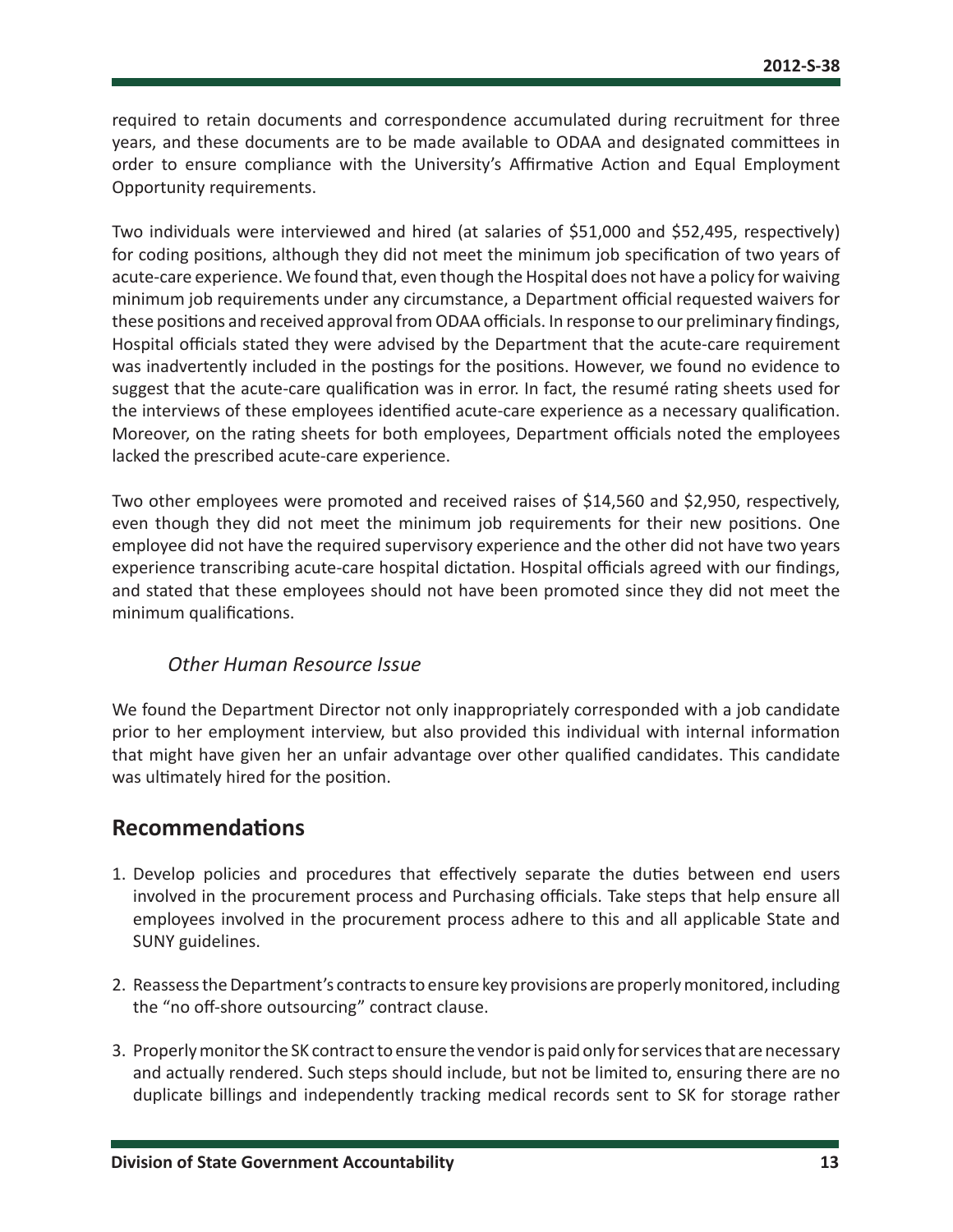<span id="page-14-0"></span>than relying entirely on information provided by the vendor.

- 4. Perform a comprehensive review of payments made to SK during our audit period (and thereafter, as appropriate). Recoup any payments for services not provided by SK.
- 5. Conduct periodic reviews independent of the Department to ensure payments made to all vendors are properly reconciled.
- 6. Change the control environment within the Department to one that cultivates fair and competitive hiring and promotional practices and fully complies with the Hospital's policies, such as the Waiver of Recruitment.
- 7. Require HR and ODAA to carefully monitor transactions submitted for their approval, including those submitted by the Department, to ensure they fully comply with relevant hiring policies.
- 8. Train all staff involved in the hiring and promotion processes on the appropriate policies and procedures, including the appropriate way to complete and maintain required forms and the proper use of the Waiver of Recruitment.

(Auditor's Note: In their formal response to the draft audit report, Hospital officials generally agreed with our recommendations. However, their response to Recommendation 1 and the related findings overstates the depth and scope of the OSC Bureau of Contracts' involvement in the contract award process. The Bureau is not actively engaged throughout an agency's procurement process; but rather may provide assistance at the request of the agency and, after the agency enters into a contract, reviews the procurement record to ensure the bidding process, the contract, and the selected contractor meet State standards. Further, much of the Bureau's review relies on information compiled by the agency procurement officials, with the expectation that the information and representations made by those officials are accurate and have been thoroughly and properly vetted.)

# **Audit Scope and Methodology**

Our audit objective was to determine if the Hospital's Health Information Management Department complied with applicable requirements related to procurement and human resources. Our scope period covered June 1, 2003 through June 12, 2013.

To accomplish our objectives, and assess the internal controls related to our objectives, we met with Hospital officials to confirm and enhance our understanding of their procurement and human resource policies and procedures. We reviewed pertinent sections of State and SUNY procurement and employment policies as well as the Hospital's human resource guidelines. We examined personnel records, procurement files, and payments to vendors. Additionally, we interviewed Hospital staff, vendors who performed work or bid on work at the Hospital, as well as individuals who acted as references for vendors.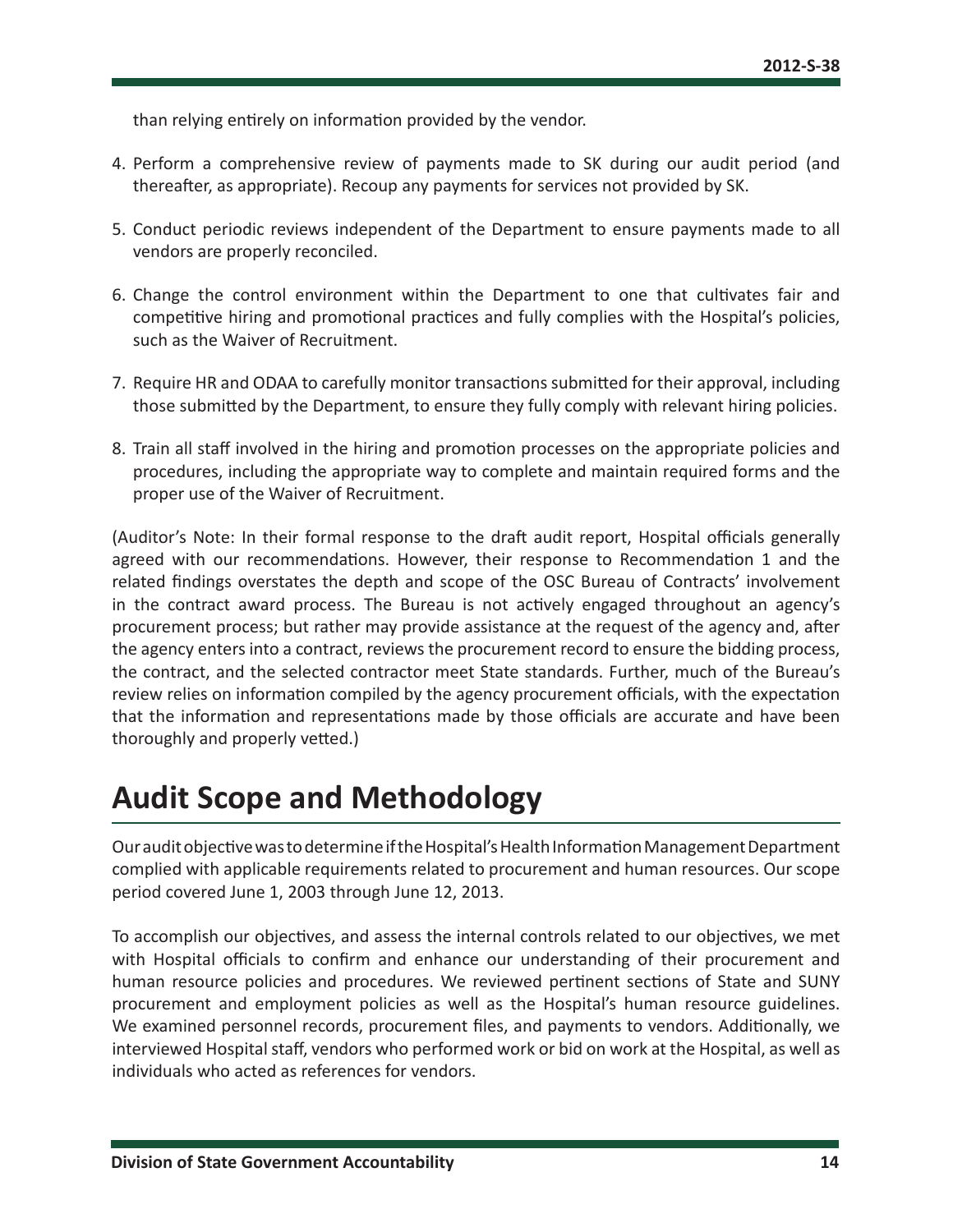<span id="page-15-0"></span>We conducted our performance audit in accordance with generally accepted government auditing standards. Those standards require that we plan and perform the audit to obtain sufficient, appropriate evidence to provide a reasonable basis for our findings and conclusions based on our audit objectives. We believe the evidence obtained provides a reasonable basis for our findings and conclusions based on our audit objectives.

In addition to being the State Auditor, the Comptroller performs certain other constitutionally and statutorily mandated duties as the chief fiscal officer of New York State. These include operating the State's accounting system; preparing the State's financial statements; and approving State contracts, refunds, and other payments. In addition, the Comptroller appoints members (some of whom have minority voting rights) to certain boards, commissions, and public authorities. These duties may be considered management functions for purposes of evaluating organizational independence under generally accepted government auditing standards. In our opinion, these functions do not affect our ability to conduct independent audits of program performance.

# **Authority**

This audit was performed pursuant to the State Comptroller's authority as set forth in Article V, Section 1 of the State Constitution and Article II, Section 8 of the State Finance Law.

# **Reporting Requirements**

We provided a draft copy of this report to Hospital officials for their review and formal comment. We considered the Hospital's comments in preparing this report and have included them in their entirety at the end of it. In their response, Hospital officials generally agreed with our recommendations and indicated that certain actions have been and will be taken to address them. Our rejoinder to certain Hospital comments is included in the report's State Comptroller's Comments.

Within 90 days after the final release of this report, as required by Section 170 of the Executive Law, the President of the State University of New York at Stony Brook shall report to the Governor, the State Comptroller, and the leaders of the Legislature and fiscal committees, advising what steps were taken to implement the recommendations contained herein, and where recommendations were not implemented, the reasons why.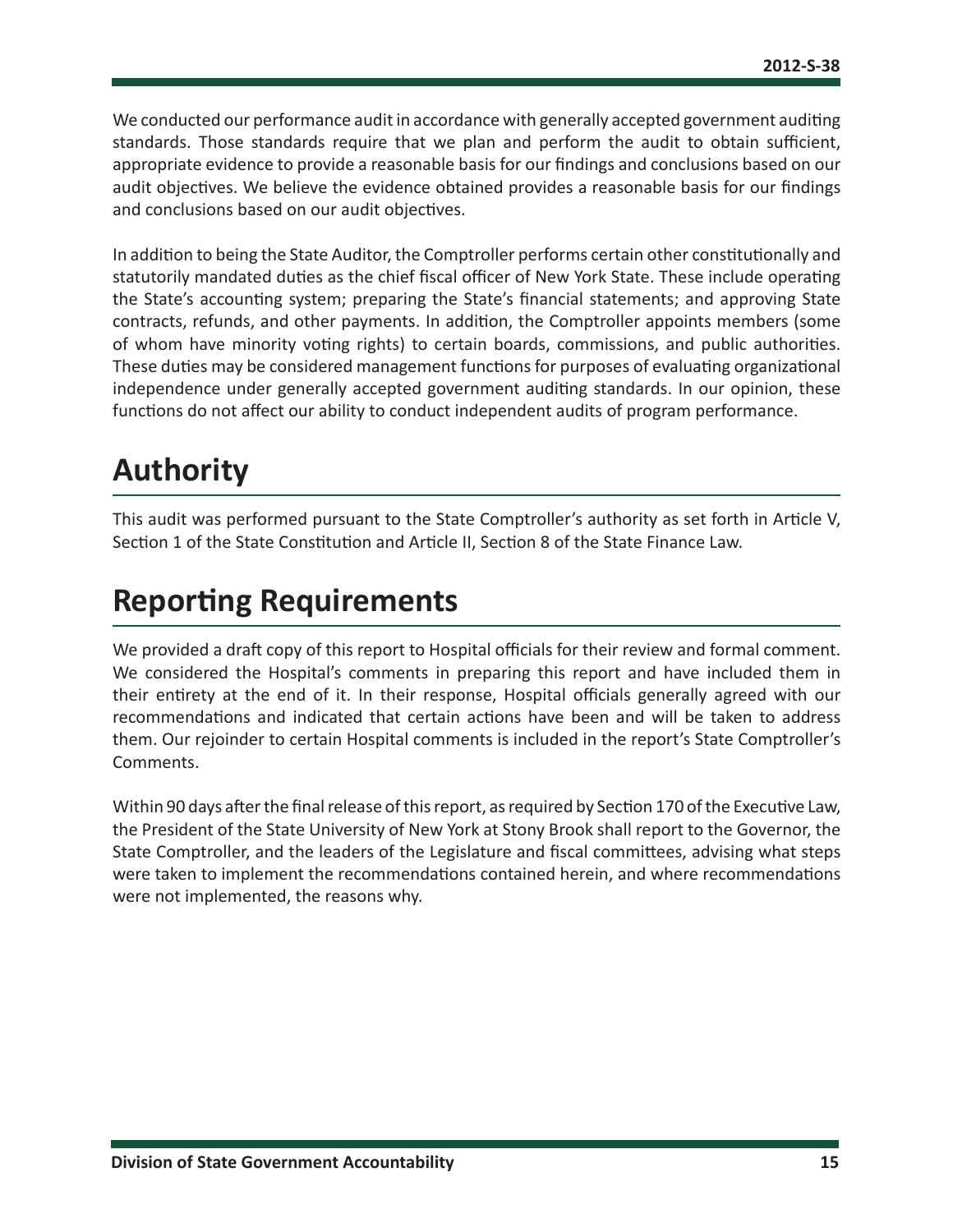### <span id="page-16-0"></span>**Contributors to This Report**

**Andrea Inman**, Audit Director **Dave Fleming**, CISA, Audit Manager **Diane Gustard**, Audit Supervisor **Cheryl May**, Examiner-in-Charge **Jean-Renel Estime**, Staff Examiner **William Gomes**, Staff Examiner **Marzie McCoy**, Senior Editor

### **Division of State Government Accountability**

Andrew A. SanFilippo, Executive Deputy Comptroller 518-474-4593, [asanfilippo@osc.state.ny.us](mailto:asanfilippo%40osc.state.ny.us%0D?subject=)

> Tina Kim, Deputy Comptroller 518-473-3596, [tkim@osc.state.ny.us](mailto:tkim%40osc.state.ny.us?subject=)

Brian Mason, Assistant Comptroller 518-473-0334, [bmason@osc.state.ny.us](mailto:bmason%40osc.state.ny.us?subject=)

### **Vision**

A team of accountability experts respected for providing information that decision makers value.

### **Mission**

To improve government operations by conducting independent audits, reviews and evaluations of New York State and New York City taxpayer financed programs.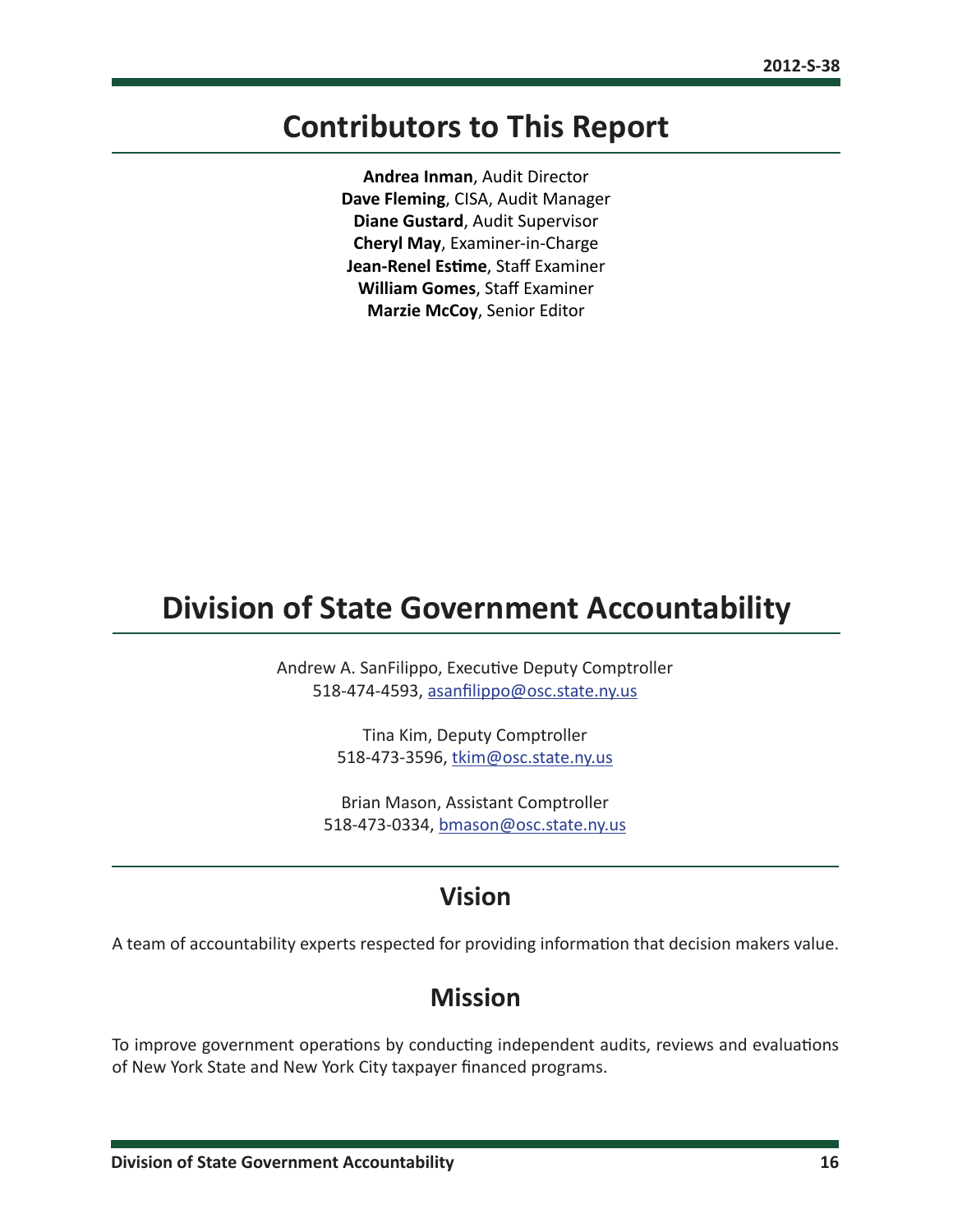# <span id="page-17-0"></span>**Agency Comments**

**Stony Brook University Office of the President** Stony Brook, NY 11794-0701 TEL: 631.632.6265 FAX: 631.632.6621 stonybrook.edu

August 4, 2014

Andrea Inman, Audit Director Office of the State Comptroller Division of State Government Accountability 110 State Street - 11th Floor Albany, NY 12236-0001

Dear Ms. Inman:

I enclose a response to your draft audit report titled: Stony Brook University Hospital - Health Information Management Department - Selected Procurement and Human Resources Practices.

Sincerely,

Samuel L. Stanley Jr., MD President

Cc: Dr. Kaushansky Dr. Pasternak Mr. Panico Mr. Abbott/System Administration

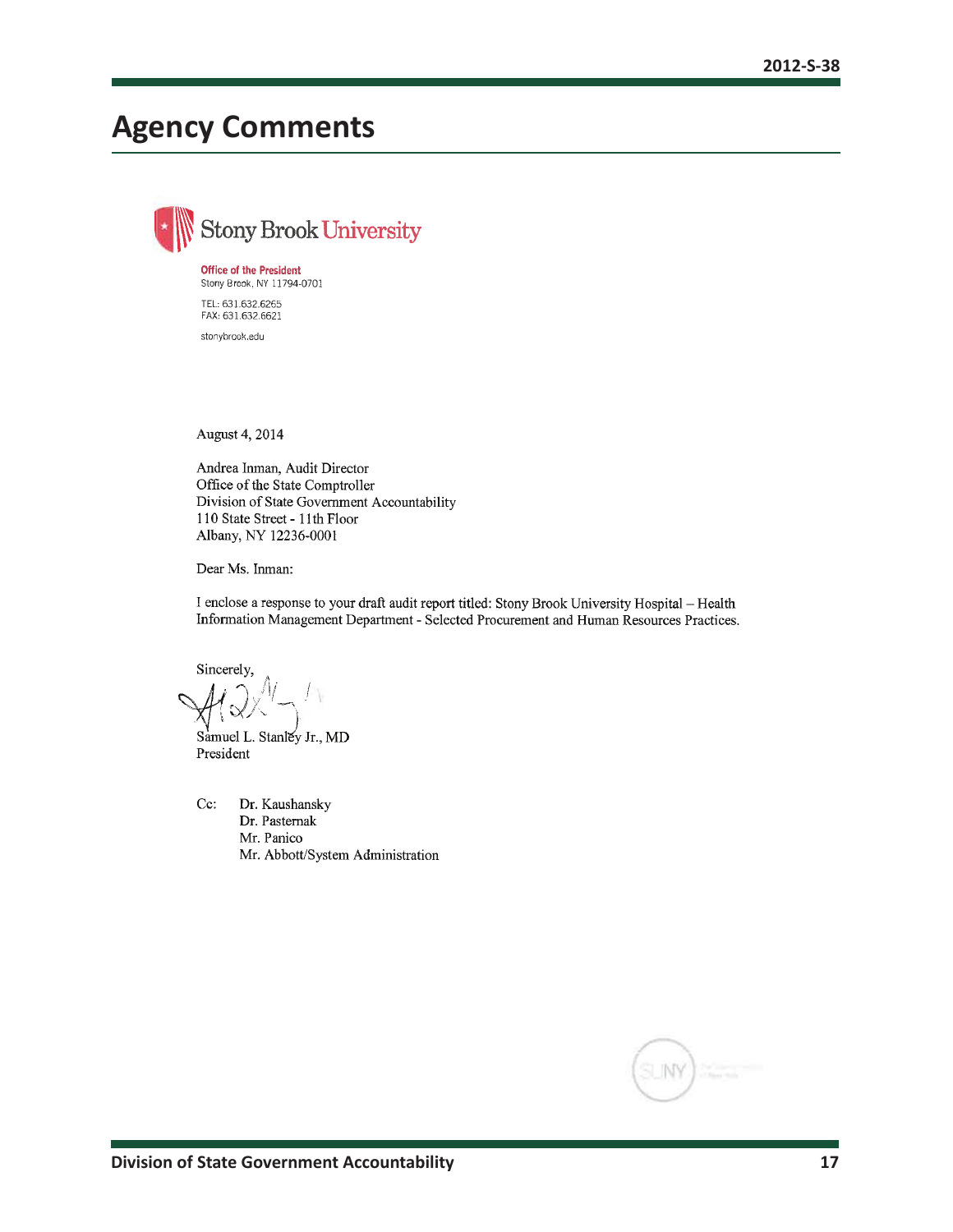#### **Stony Brook University Hospital Response to Draft Report 2012-S-38: Health Information Management Department – Selected Procurement & Human Resources Practices**

#### **Audit Findings & Recommendations**

While we agree that the audit of this department, over its ten-year scope period, identified a limited number of instances of noncompliance we question whether there is basis for the conclusion that these limited instances constitute a "pattern".

#### **Questionable Procurement Practices**

**Medical Records Archiving, Retrieval and Storage Services –** Additional information is needed to put the observations made by the Comptroller's staff into the proper perspective.

The procurement of this contract occurred beginning in the fall of 2009 and the State Comptroller's Bureau of Contracts approved the contract on May 7, 2010. As the Comptroller's staff should be aware from their detailed review of this procurement (IFB 09/10-1890), the Hospital Purchasing Department worked closely with the State Comptroller's Bureau of Contracts to assure that applicable procurement requirements were followed.

The concerns the Comptroller's staff express about the award of this contract are based on the decision to contact additional references to assess the performance of CitiStorage and their opinion that the Director of HIM "improperly intervened" in the procurement process and "exerted significant influence" with regard to the decision to reject CitiStorage's bid.

The decision to contact individuals at the organizations that CitiStorage provided as references who were more familiar with the service provider's day to day performance than those in the purchasing departments of those organizations was entirely reasonable and a proper exercise in due diligence prior to the award of the contract.

The technical expertise and knowledge of the requirements of the work possessed by end-user departments is essential to ensure that the procurement process results in the selection of a service provider that meets the Hospital's functional and operating requirements. The Hospital strives to achieve the proper balance between end-user participation in the process and the duties of the purchasing function. In the single case cited by the auditors, the Hospital Purchasing Department remained engaged in the process.

The Hospital Purchasing Department also worked closely with OSC's Bureau of Contracts throughout the procurement to make certain that State requirements were met. In the communications between Hospital Purchasing and the Bureau of Contracts the decision to contact additional personnel at the organizations named as references by CitiStorage was fully disclosed and the level of involvement of the Director of HIM in the process was clear.

The following timeline traces history of the procurement and the Hospital's contacts with the Bureau of Contracts leading up to the approval of the contract with SK Archiving by the State Comptroller's Office on May 7, 2010.

\* See State Comptroller's Comments on Page 24.

\* Comment 1

\* Comment 2

|                   | ж<br>Comment<br>3 |
|-------------------|-------------------|
| ∗<br>Comment<br>4 |                   |

\* Comments 5 and 2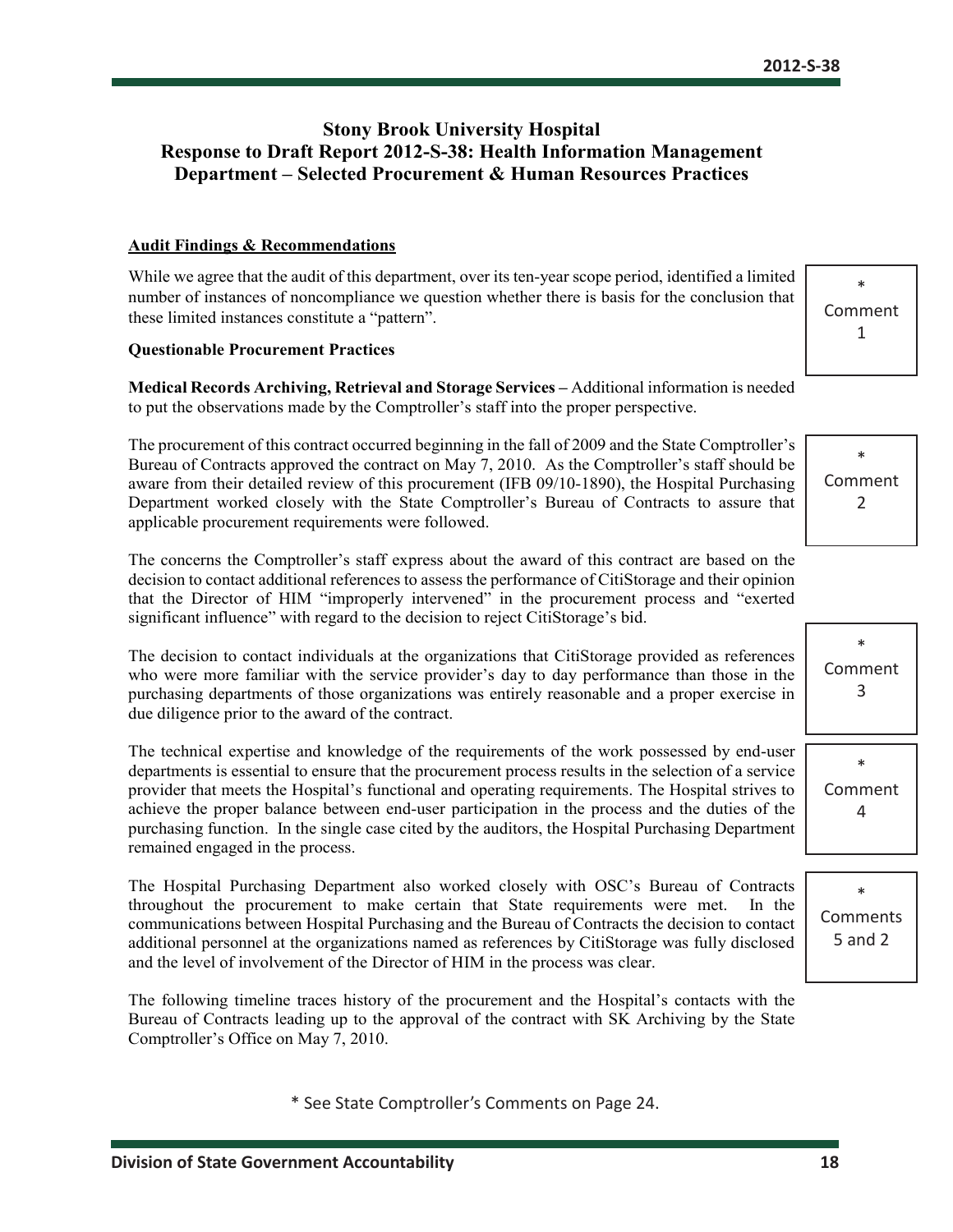| <b>Date</b>      | <b>Event</b>                                                                                                                                        |         |
|------------------|-----------------------------------------------------------------------------------------------------------------------------------------------------|---------|
| 10/27-12/15/2009 | Telephone conversations between Hospital Purchasing and the OSC Bureau                                                                              |         |
| 12/15/2009       | of Contracts re: IFB 09/10-1890<br>Hospital Purchasing transmitted IFB 09/10-1890 to OSC Bureau of                                                  |         |
|                  | Contracts via e-mail for review. Covering e-mail states: "I have made all                                                                           |         |
|                  | the changes we spoke about on Friday. Please let me know if this is good to                                                                         |         |
|                  | be sent out to the vendors."                                                                                                                        |         |
| 12/18/2009       | OSC Bureau of Contracts responded to Hospital Purchasing. OSC requested                                                                             |         |
|                  | changes to the presentation of the removal fee on the pricing sheet for the<br>IFB.                                                                 |         |
| 12/22/2009       | IFB mailed to all twelve vendors who requested a packet. OSC-requested                                                                              |         |
|                  | changes were included in the IFB.                                                                                                                   |         |
| 1/25/2010        | Bids Opened – three vendors responded to the IFB. CitiStorage was the                                                                               |         |
| 1/25-1/26/2010   | apparent low bidder followed by SK Archiving.<br>Director of HIM attempted to contact references CitiStorage provided and                           |         |
|                  | found that the phone number for one was incorrect and the phone number                                                                              |         |
|                  | for a second reference just rang with no voice mail pick up. Director of HIM                                                                        |         |
|                  | notified Hospital Purchasing and suggested that the numbers be verified with                                                                        |         |
|                  | CitiStorage.                                                                                                                                        |         |
| 1/29/2010        | Director of HIM notified Hospital Purchasing that the references provided                                                                           |         |
|                  | by CitiStorage were purchasing contacts and that we also needed to speak                                                                            | $\ast$  |
|                  | with the end users. She said she obtained the HIM directors' names and<br>phone numbers for each of the organizations. The director of HIM informed | Comment |
|                  | Hospital Purchasing that the purchasing representatives generally gave an                                                                           | 6       |
|                  | acceptable reference and all three HIM directors expressed varying degrees                                                                          |         |
|                  | of dissatisfaction with the vendor. She discussed the references in greater                                                                         |         |
|                  | detail and provided the notes from her reference checks. The director of                                                                            |         |
|                  | HIM recommended award of the contract to SK.                                                                                                        |         |
| 2/11/2010        | Hospital Purchasing forwarded the reference materials provided by the                                                                               | $\ast$  |
|                  | director of HIM to the OSC Bureau of Contracts via e-mail. The supporting                                                                           | Comment |
|                  | documentation transmitted with the e-mail clearly indicated that the<br>reference checking was expanded to end users and the e-mail clearly stated  | 6       |
|                  | that the references were checked by the Hospital's director of Health                                                                               |         |
|                  | Information Management.                                                                                                                             |         |
| 2/11/2010        | The OSC Bureau of Contracts responded, stating: "The Office of Court                                                                                |         |
|                  | Administration (OCA) has been successfully using CitiStorage for a number                                                                           |         |
|                  | of years. I know your records are slightly different than theirs but can you                                                                        |         |
|                  | please contact them as another reference. If they are having similar                                                                                |         |
| 2/22/2010        | difficulties it will strengthen your [HIM] director's argument."<br>HIM director transmitted to Hospital Purchasing the results of the reference    | *       |
|                  | check with OCA.                                                                                                                                     | Comment |
| 2/23/2010        | Hospital Purchasing transmitted to the OSC Bureau of Contracts the e-mail                                                                           | 7       |
|                  | sent by the HIM director with the results of the OCA reference. The                                                                                 |         |
|                  | documents sent clearly indicated that the reference check was completed by                                                                          |         |
|                  | the HIM director.                                                                                                                                   |         |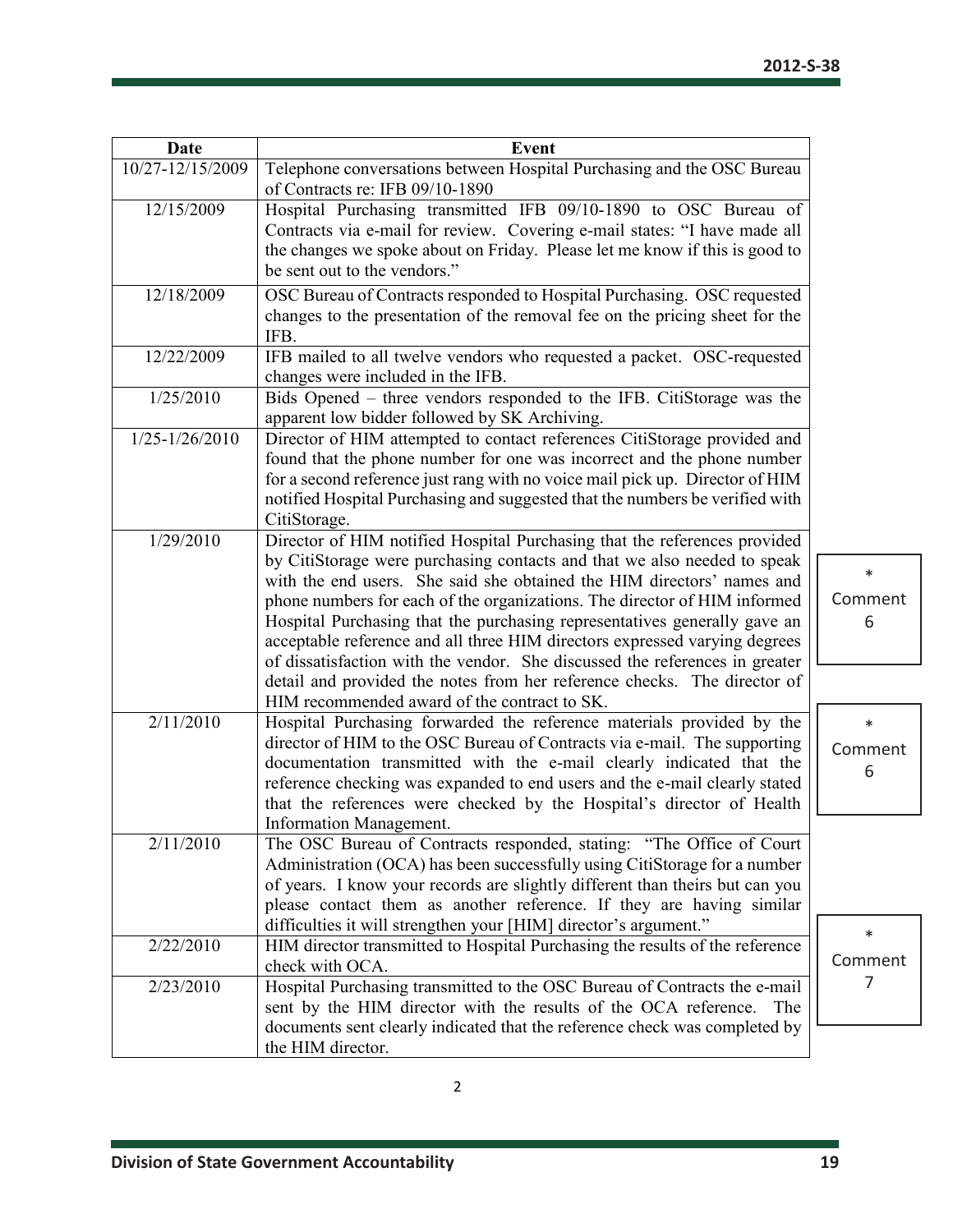| Date      | <b>Event</b>                                                                                                                                  |
|-----------|-----------------------------------------------------------------------------------------------------------------------------------------------|
| 2/25/2010 | OSC Bureau of Contracts asked that the Hospital provide CitiStorage with                                                                      |
|           | an opportunity for a debriefing and a letter explaining the reason for the                                                                    |
|           | rejection of their low bid and to provide CitiStorage with an opportunity to                                                                  |
|           | respond. The Bureau of Contracts also asked Hospital Purchasing to canvass                                                                    |
|           | the vendors that did not provide bids to determine why some vendors did not                                                                   |
|           | provide a bid.                                                                                                                                |
| 2/25/2010 | Hospital Purchasing sent a letter to CitiStorage explaining the reason they                                                                   |
|           | are not being recommended for contract award and giving them with an                                                                          |
|           | opportunity to provide additional supporting information so that it can be                                                                    |
|           | considered in the Hospital's final determination.                                                                                             |
| 2/26/2010 | CitiStorage responded to the Hospital's 2/25/2010 letter.                                                                                     |
| 3/3/2010  | Hospital Purchasing forwarded copies of the Hospital's 2/25/2010 letter and                                                                   |
|           | CitiStorage's 2/26/2010 letter to the Bureau of Contracts                                                                                     |
| 3/4/2010  | OSC Bureau of Contracts asked Hospital Purchasing to work with legal                                                                          |
|           | counsel to give CitiStorage proper due process.                                                                                               |
| 3/5/2010  | Hospital Purchasing officials and the Director of HIM participated in a                                                                       |
|           | conference call with CitiStorage to discuss the findings and the decision.                                                                    |
| 3/8/2010  | Hospital Purchasing sent a letter to CitiStorage informing them that they will                                                                |
|           | not be awarded the contract.                                                                                                                  |
| 3/22/2010 | Hospital Purchasing received signed and notarized contract from SK                                                                            |
|           | Archiving.                                                                                                                                    |
| 3/29/2010 | Contract package received in the Office of the Attorney General. Hospital                                                                     |
|           | Purchasing informed Bureau of Contracts of receipt.                                                                                           |
| 3/29/2010 | OSC Bureau of Contracts asked Hospital Purchasing to provide                                                                                  |
|           | documentation from counsel concerning the due process provided to the                                                                         |
|           | vendor regarding their questioning of the reference check.                                                                                    |
| 3/30/2010 | Hospital Purchasing responded to the Bureau of Contracts informing them                                                                       |
|           | that because CitiStorage did not file a bid protest there was nothing for                                                                     |
|           | counsel to provide input on. Hospital Purchasing also provided the Bureau                                                                     |
|           | of Contracts with a summary of the 3/5/2010 conference call with                                                                              |
|           | CitiStorage officials.                                                                                                                        |
| 4/1/2010  | Contract C010895 with SK Archiving approved by the Office of the                                                                              |
|           | Attorney General.                                                                                                                             |
| 5/4/2010  | Hospital Purchasing responds to a 5/4/2010 request from the OSC Bureau of                                                                     |
|           | Contracts for documentation from the March 5, 2010 meeting with                                                                               |
| 5/4/2010  | CitiStorage regarding the rejection of their bid.                                                                                             |
|           | OSC Bureau of Contracts informed Hospital Purchasing that they had "no                                                                        |
|           | further issues" after receiving the information provided concerning the<br>March 5, 2010 meeting with CitiStorage and they will recommend the |
|           | transaction for approval.                                                                                                                     |
| 5/7/2010  | OSC Bureau of Contracts approved contract C010895 with SK Archiving.                                                                          |
|           |                                                                                                                                               |

**Medical Records Transcription and Editing Services -** We disagree with the inclusion of this finding as a "questionable procurement practice" as the finding does not address the procurement of this contract.

\* Comment 8

3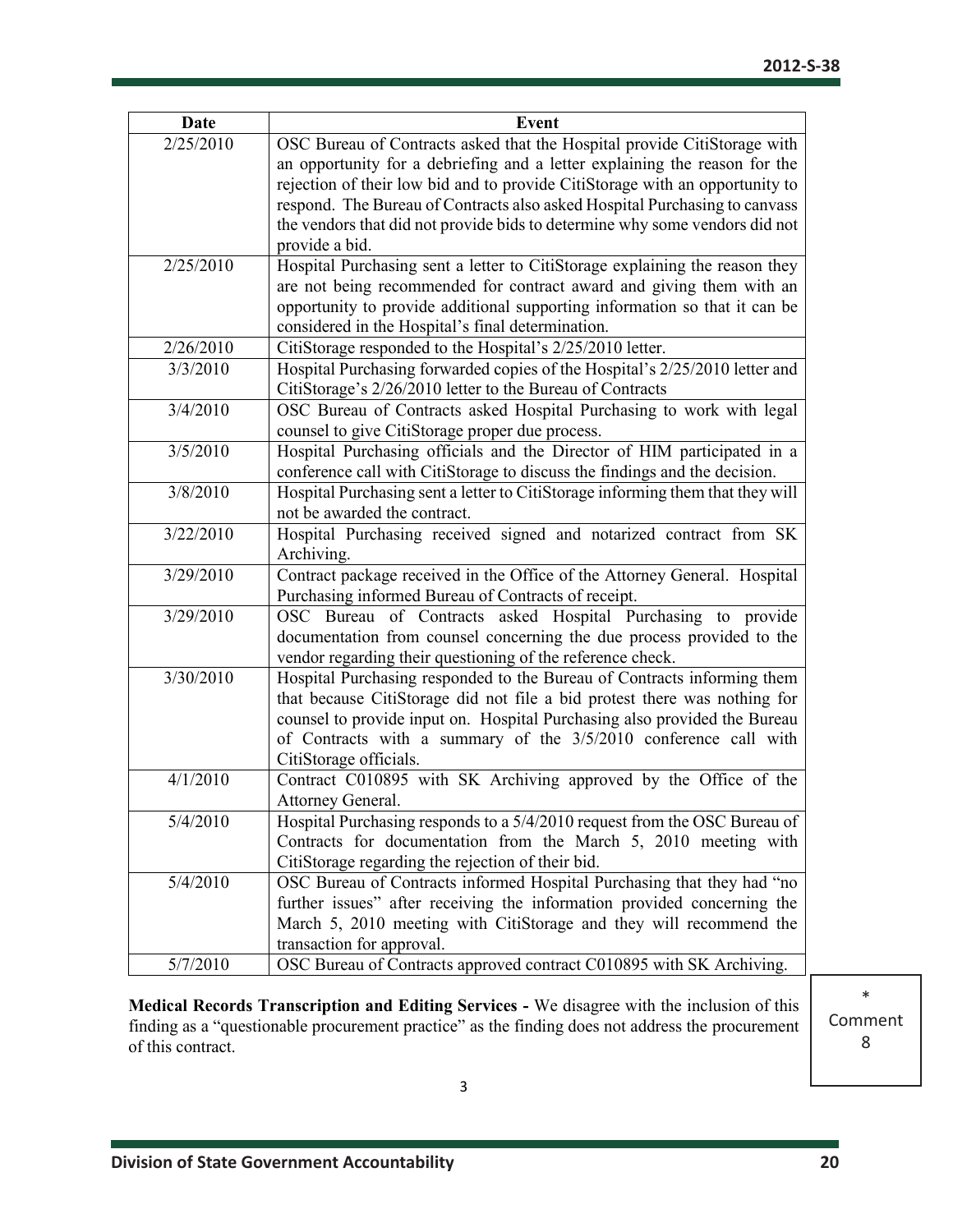The draft report states monitoring of IP addresses has not occurred since October 2008. HIM's records indicate that the monitoring continued though the third quarter of 2009 and was reinstituted in the fourth quarter of 2012. In November 2013 this work was awarded to a different service provider and monitoring of this contract provision has continued uninterrupted.

**Hiring & Promotion Practices**

#### **Improper Promotion Practices**

In the first case identified in this section of the report, the Comptroller's staff states that this individual had "only a high school diploma". The report does not recognize the full extent of her education and training. At the time of her promotion she had completed relevant continuing education courses in anatomy, physiology, pharmacology, medical terminology, basic and advanced ICD-9 coding, Medicare coding and fraud, successful implementation for APC/CPT/E&M coding, APC basics, APC coding and documentation issues and completed a coding internship at a local hospital. She also had completed her AHIMA CCS certification. The report also states that this individual "fell far short of the qualifications for the new position". The report does not consider all the posted requirements for the position. Although the employee did not meet the degree requirement she did have at least  $4\frac{1}{2}$  years of outpatient coding experience and met all other credential, knowledge and skill requirements. She had the knowledge and skills necessary for the position and has exhibited continued excellent performance.

In the second case identified in this section of the report, while the documentation to make the temporary increase in duties permanent was not handled in a timely fashion, the employee nevertheless continued to perform these duties.

#### **Improper Hiring Practices**

The two individuals hired into coding positions had appropriate levels of experience in ambulatory coding and were hired into ambulatory coding positions. However, had the Department dropped the words "acute care" from the qualifications and reposted these positions, the search could have yielded the same outcome and been consistent with guidelines.

It is important to note that in the cases of the two individuals who were promoted, had the Department followed alternative procedures, the search could have yielded the same outcome and been consistent with guidelines.

#### **Other Human Resource Issue**

As stated in the Hospital's response to the preliminary audit findings, the basis for the conclusion that the contact was inappropriate remains unclear. The correspondence in question has been reviewed and it also remains unclear what information contained therein could have given the candidate an "unfair advantage". This position was originally offered to another candidate who declined it. The candidate who was hired was one of the 24 HIM employees for whom the audit team reviewed the personnel file and recruitment documentation and apparently had no concerns about her qualifications or the recruitment process.

\* Comment 9

| ∗<br>Comment<br>10      |
|-------------------------|
| $\ast$<br>Comment<br>11 |
| $\ast$<br>Comment<br>12 |
| $\ast$                  |
| Comment                 |

13

\* Comment 8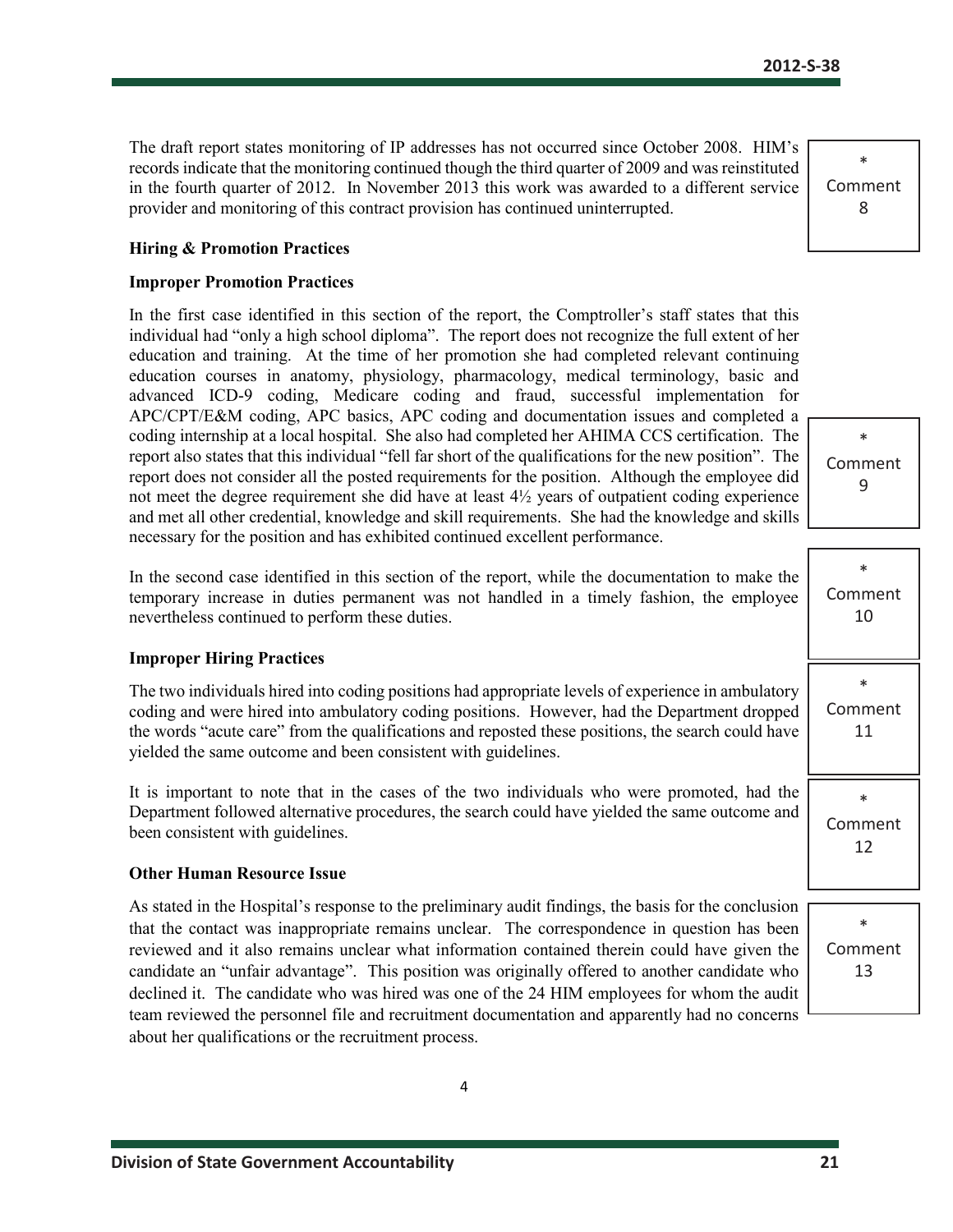#### **Recommendations**

1. Develop policies and procedures that effectively separate the duties between end users involved in the procurement process and Purchasing officials. Take steps that help ensure all employees involved in the procurement process adhere to applicable State and SUNY guidelines.

Response: The Hospital agrees that these duties should be properly segregated. However, the technical expertise possessed by end-user departments is essential to ensure that the procurement process results in the selection of a service provider that meets the Hospital's functional and operating requirements. The Hospital strives to achieve the proper balance between end-user participation in the process and the duties of the purchasing function. The report states that in the single case in question, the Department director "improperly intervened in the procurement process"; however, as previously stated, the Hospital Purchasing Department remained engaged in the process and worked closely with OSC's Bureau of Contracts throughout the procurement to make certain that State requirements were met. The Hospital will nevertheless review procedures and make appropriate changes if necessary.

2. Reassess the Department's contracts to ensure key provisions are properly monitored, including the "no off-shore outsourcing" contract clause.

Response: The Department's monitoring of key contract provisions will be reassessed. Monitoring of the "no off-shore outsourcing" clause in the Focus Informatics contract resumed in the fourth quarter of 2012. In November 2013 the contract was awarded to a different service provider and monitoring has continued uninterrupted.

3. Properly monitor the SK contract to ensure the vendor is paid only for services that are necessary and actually rendered. Such steps should include, but not be limited to, ensuring there are no duplicate billings and independently tracking medical records sent to SK for storage rather than relying entirely on information provided by the vendor.

Response: Department leadership implemented a new procedure effective July 1, 2013 for the reconciliation of SK Archives invoices.

4. Perform a comprehensive review of payments made to SK during our audit period (and thereafter, as appropriate). Recoup any payments for services not provided by SK.

Response: The Hospital will conduct a review of payments made to SK.

5. Conduct periodic reviews independent of the Department to ensure payments made to all vendors are properly reconciled.

Response: The Hospital agrees that periodic reviews of payments to SK Archiving are warranted by the findings of this audit until such time as there is assurance that the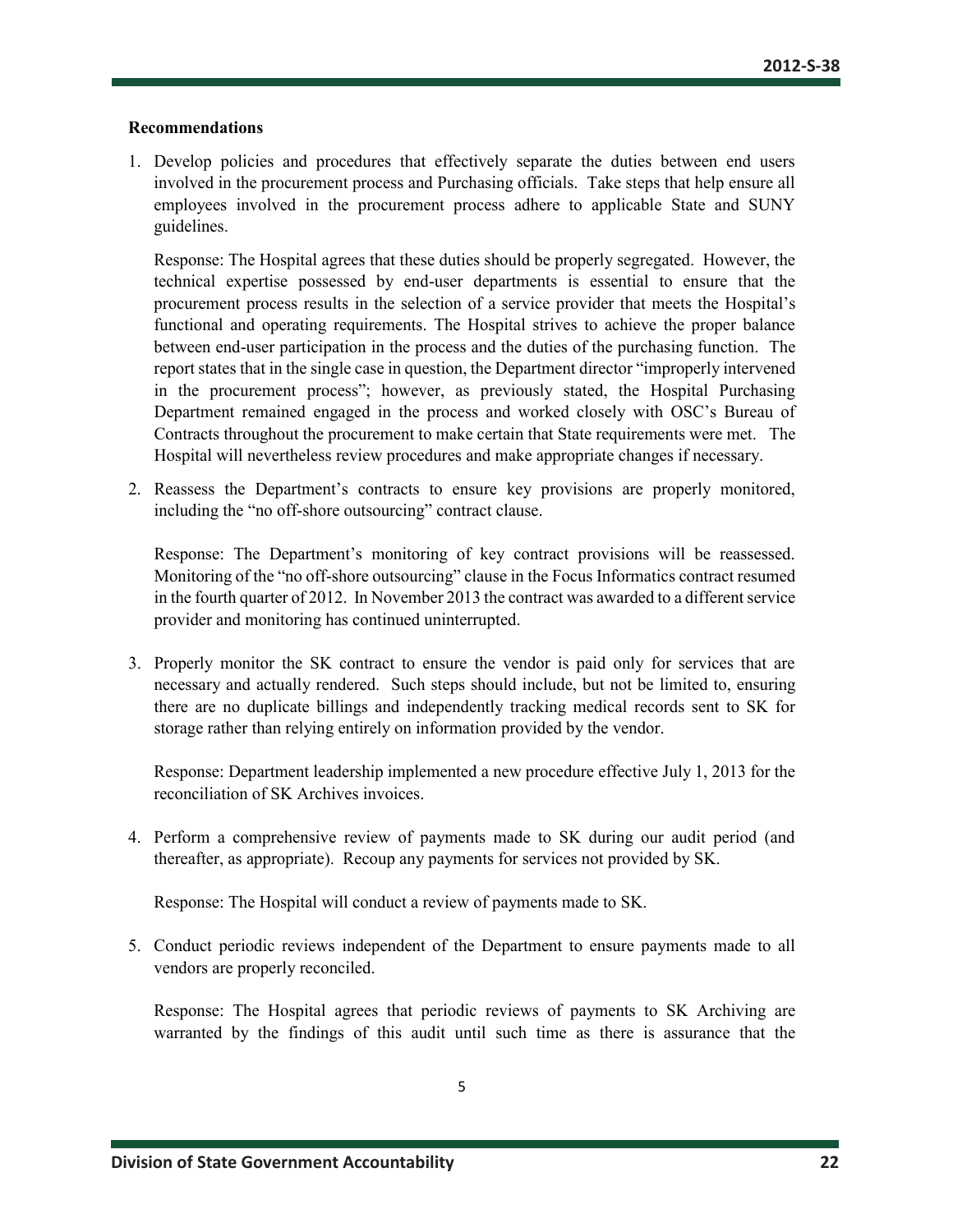improvements to controls management implemented in 2013 are effective. The Comptroller's staff conducted a review of payments on at least one other contract monitored by the Department and reported no deficiencies. The recommendation to review payments to all vendors in the Department therefore seems excessive.

6. Change the control environment within the Department to one that cultivates fair and competitive hiring and promotional practices and fully complies with the Hospital policies such as the Waiver of Recruitment.

Response: The Department will receive training on the Hospital's policies and procedures for hiring and promotion. The Hospital will ensure that the Department complies with such procedures.

7. Require HR and ODAA to carefully monitor transactions submitted for their approval, including those submitted by the Department, to ensure they fully comply with relevant hiring policies.

Response: These units will continue to carefully monitor transactions submitted for their approval for compliance with relevant hiring policies and to look for areas where additional tightening of control is needed.

8. Train all staff involved in the hiring and promotion processes on the appropriate policies and procedures, including the appropriate way to complete and maintain required forms and the proper use of the Waiver of Recruitment.

Response: The Hospital will continue to reinforce hiring and promotion policies and procedures with appropriate staff.

\* Comment 14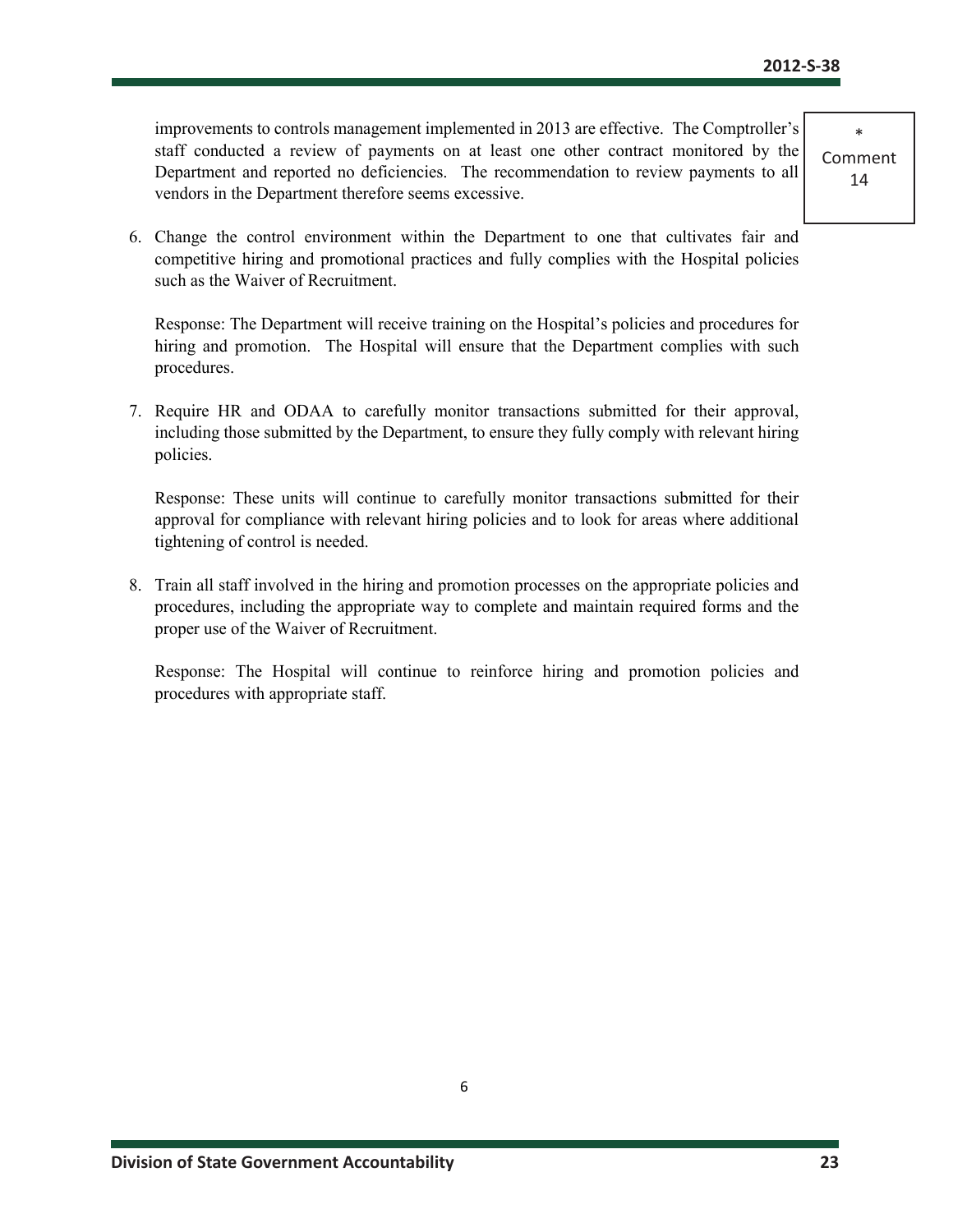### <span id="page-24-0"></span>**State Comptroller's Comments**

- 1. Our audit identified numerous instances of non-compliance by Stony Brook's Health Information Management Department (Department) in regard to procurement, contract monitoring, and hiring and promotion practices. Based on the range of deficiencies we identified, we concluded the Department's overall control environment was poor. We encourage Stony Brook University Hospital (Hospital) officials to react positively to our audit findings and recommendations and to implement the necessary corrective actions.
- 2. While the Hospital's Purchasing Department worked with the State Comptroller's Bureau of Contracts during the contract award process, in making the decision to award the contract to the next lowest bidder (SK, Inc.), both the Purchasing Department and the Bureau of Contracts relied on information that was provided exclusively by the Department Director. However, the information provided by the Department Director was not properly vetted by the Purchasing Department before providing it to the Bureau of Contracts. As we state on page 7 of our report, we found no evidence to support the Director's conclusion that the lowest bidder (CitiStorage) was unsuitable. Due, in large part, to the Department Director's influence, SK, Inc. was awarded the contract for medical records storage services, which cost about \$955,000 more than the lowest bidder.
- 3. Contacting references who are familiar with a service provider's daily performance is appropriate, if made part of the bid specification and evaluation methodology, and if administered fairly and consistently for all bidders prior to the bid opening. However, as stated on page 7 of our report, the bid specifications did not stipulate that vendor references must identify health information management personnel. Further, the Director contacted the additional references for CitiStorage after the bid opening process. Also, Purchasing Department officials failed to exercise due diligence by not following up with the additional references to verify the basis for the Director's determinations.
- 4. Hospital officials state the Hospital strives to achieve the proper balance between end user participation and the purchasing function. We acknowledge the technical expertise of end users is often necessary in the procurement of services. However, due to poor internal controls, including inadequate separation of duties, the Department Director (as "end user") played a substantial role in virtually every facet of the procurement process, significantly influencing the decision to reject CitiStorage's bid. For example, the Director: assisted in drafting the bid specifications; participated in the bid opening process; drafted the questionnaire used for the references; personally contacted the references provided by CitiStorage; determined additional references were needed for CitiStorage; selected the additional references to be contacted and personally contacted them; and participated in the debriefing with CitiStorage. Particularly given the significance of the procurement in question, these functions are incompatible when placed with only one person.
- 5. The Hospital Purchasing Department did not notify the State Comptroller's Bureau of Contracts of the decision to contact additional references until after the Department Director had already contacted the references.
- 6. The information presented in the timeline is misleading. As detailed in Comment No. 2, the Hospital's Purchasing Department and the State Comptroller's Bureau of Contracts relied on information provided exclusively by the Department Director. This information